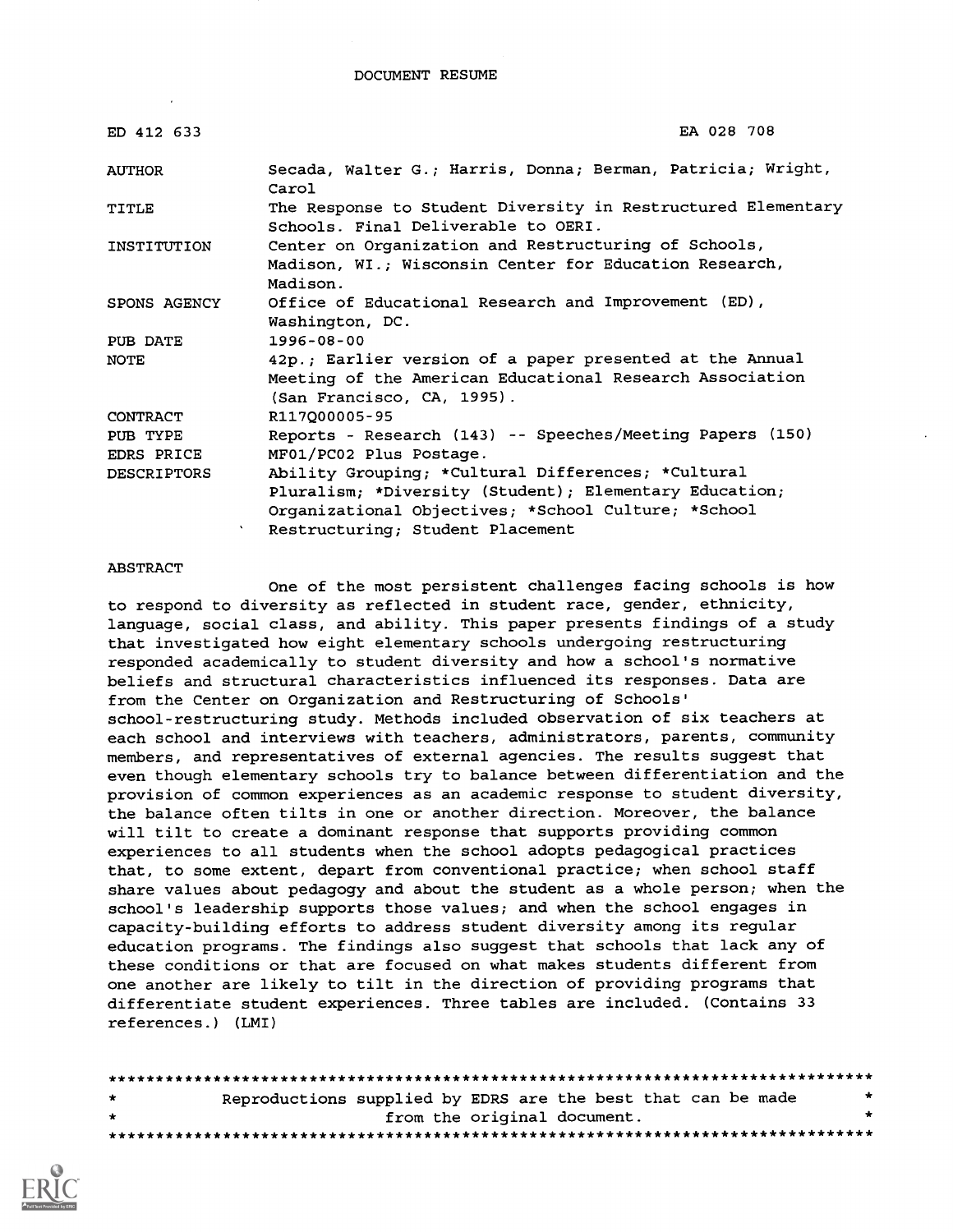# FINAL DELIVERABLE TO OERI

U.S. DEPARTMENT OF EDUCATION Office of Educational Research and Improvement EDICATIONAL RESOURCES INFORMATION<br>CENTER (ERIC)

This document has been reproduced as<br>received from the person or organization<br>originating it.

0 Minor changes have been made to improve reproduction quality.

 $\bullet$  Points of view or opinions stated in this documnent of view or opinions stated in this documnent of view or opinions of the research official rf) and the represent official represent official rf) on the creassari

### THE RESPONSE TO STUDENT DIVERSITY IN RESTRUCTURED ELEMENTARY **SCHOOLS**

August 1996

Walter G. Secada, Donna Harris, Patricia Berman, and Carol Wright Center of Organization and Restructuring of Schools, Wisconsin Center for Education Research University of Wisconsin-Madison 1025 West Johnson Street Madison, WI 53706

> phone for Walter Secada: (608) 263-4544 fax: (608) 263-3406 e-mail: WGSecada@facstaff.wisc.edu

The research reported in this paper was supported by the U.S. Department of Education, Office of Educational Research and Improvement (Grant No. R117Q00005-95) and by the Wisconsin Center for Education Research, School of Education, University of Wisconsin-Madison. The findings and opinions expressed in this publication are those of the authors and do not necessarily reflect the views of the supporting agencies. An earlier version of this paper was presented at the 1995 annual meeting of the American Educational Research Association, San Francisco. We would like to thank Aaron Pallas and Fred Newmann for their comments on that earlier draft.

DRAFT VERSION, AUGUST, 1996 will be resubmitted for publication to the Elementary School Journal.

BEST COPY AVAILABLE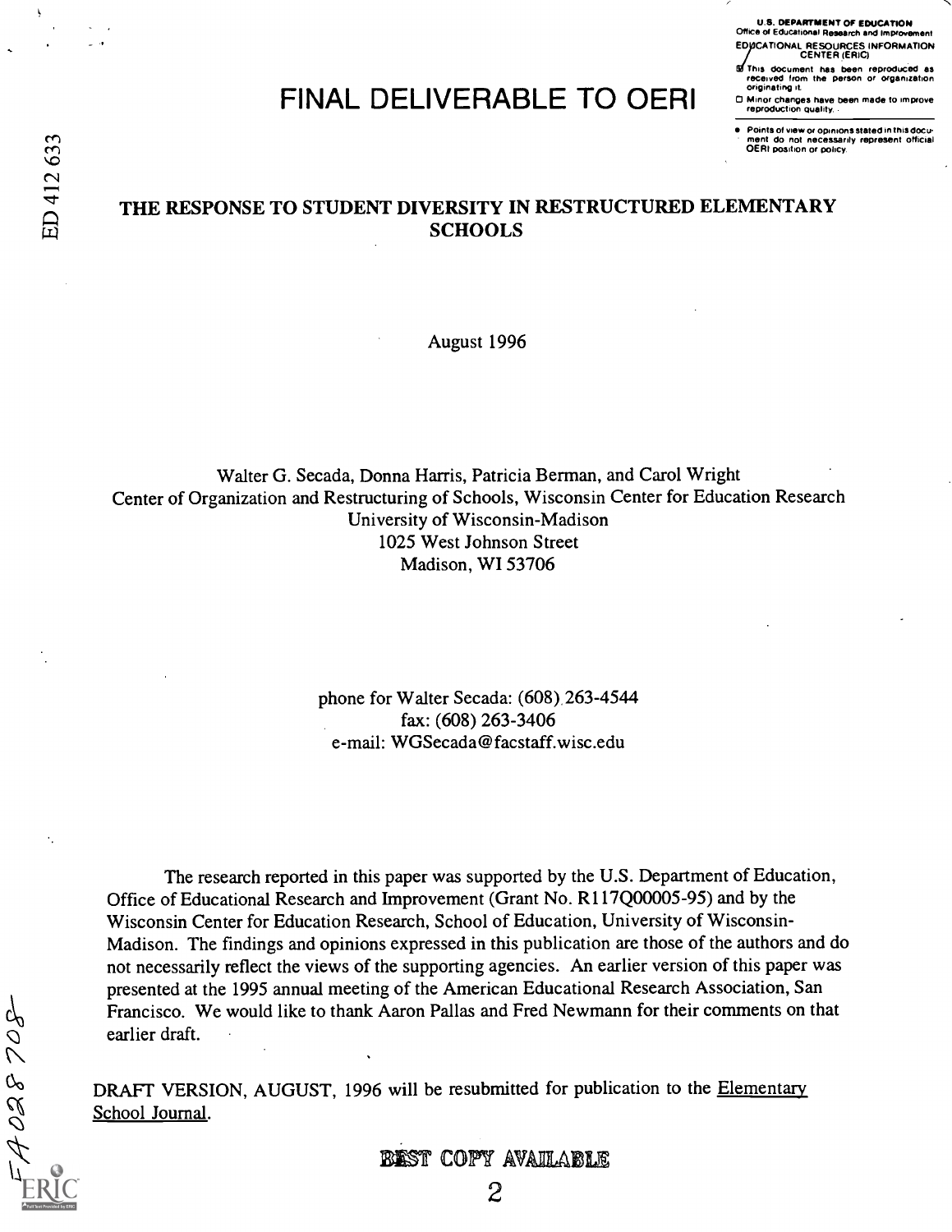### THE RESPONSE TO STUDENT DIVERSITY IN RESTRUCTURED ELEMENTARY **SCHOOLS**

#### ABSTRACT

The purpose of this study was to investigate how eight restructured elementary schools responded academically to student diversity and the relationship of a school's normative beliefs and structural characteristics to its responses. Our results suggest that, even though elementary schools try to balance between differentiation and the provision of common experiences as an academic response to student diversity, the balance often tilts in one or another direction. Moreover, the balance will tilt to create a dominant response that supports providing common experiences to all students when the school adopts pedagogical practices that, to some extent, depart from conventional practice, when school staff share values about pedagogy and about the student as a whole person, when the school's leadership supports those values, and when the school engages in capacity-building efforts to address student diversity among its regular education programs. Our results further suggest that schools that lack any of these conditions or that are focused on what makes students different from one another are likely to tilt in the direction of providing programs which differentiate student experiences.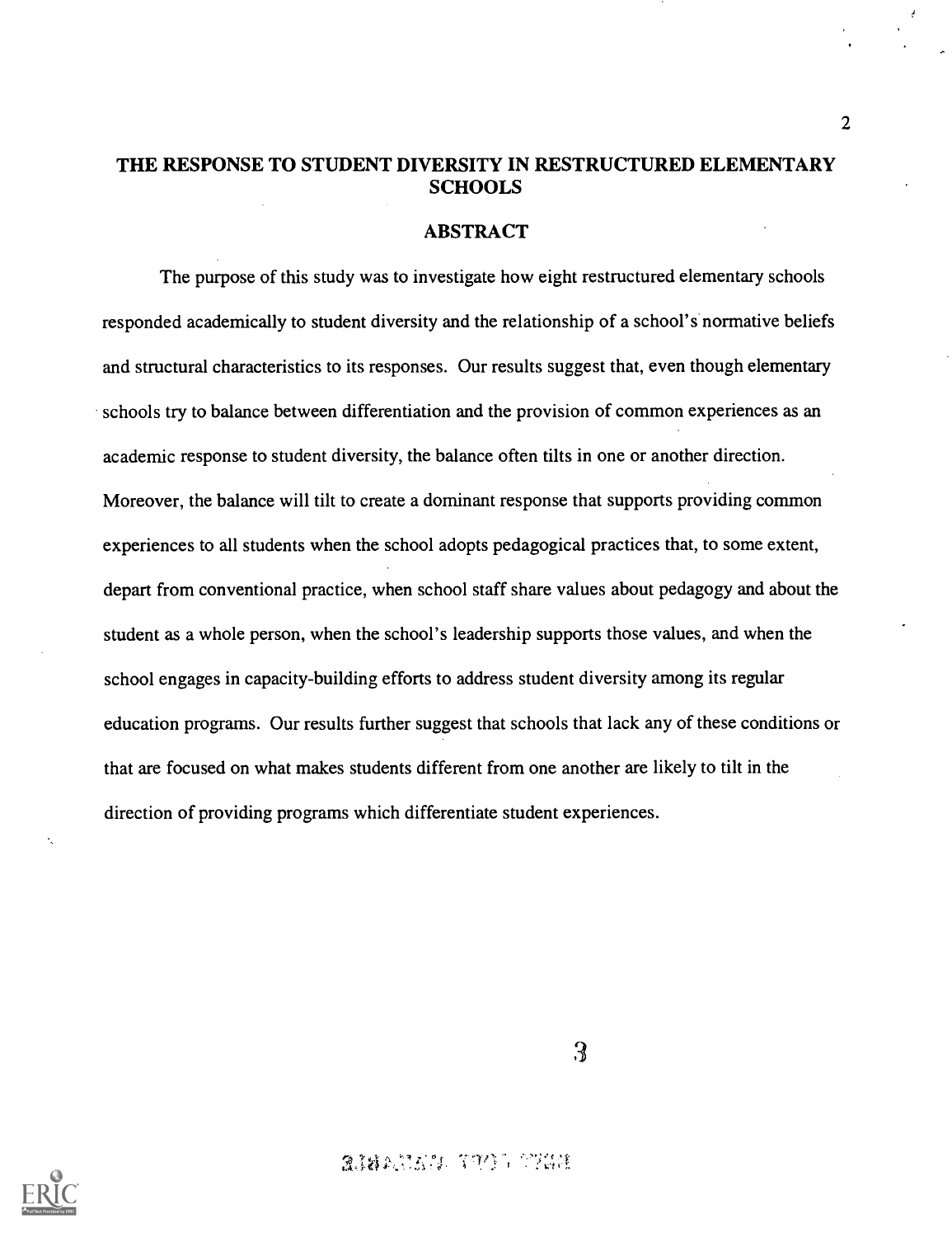# THE RESPONSE TO STUDENT DIVERSITY IN RESTRUCTURED ELEMENTARY **SCHOOLS**

The purpose of this study was to investigate how restructured<sup>1</sup> elementary schools addressed issues involving student diversity. Specifically, we were interested in studying how the schools responded academically to those issues, and the relationship of a school's normative beliefs and structural characteristics to its responses.

#### RESPONDING TO STUDENT DIVERSITY

One of the most persistent challenges facing schools is how to respond to diversity as reflected in student race, gender, ethnicity, language, social class, and ability (Grubb, 1995). Of course, individual students vary in how they experience school and good teachers adapt their instruction to meet the educational interests and needs of each individual student. On the other hand, diversity is linked to students' memberships in demographic groups (Phelan & Davidson, 1993). Schools may enroll individuals; but also, they enroll students who belong to specific groups which—even if a bit fuzzy along the edges (Waters, 1995)—are nonetheless identifiable and wherein said membership has social consequences (Banks & Banks, 1995).

By responses to diversity, we mean those structures which schools establish and those actions which they take in order to deal with the existence of identifiable groups of students and to make their programs relevant for those groups. Historical responses to student diversity have included the denial of educational opportunity to African Americans and Hispanics (Darling-Hammond, 1995) and the creation of specialized programs to "socialize" American Indian and immigrant students to society's dominant cultural norms (Andersson & Boyer, 1978; Crawford,

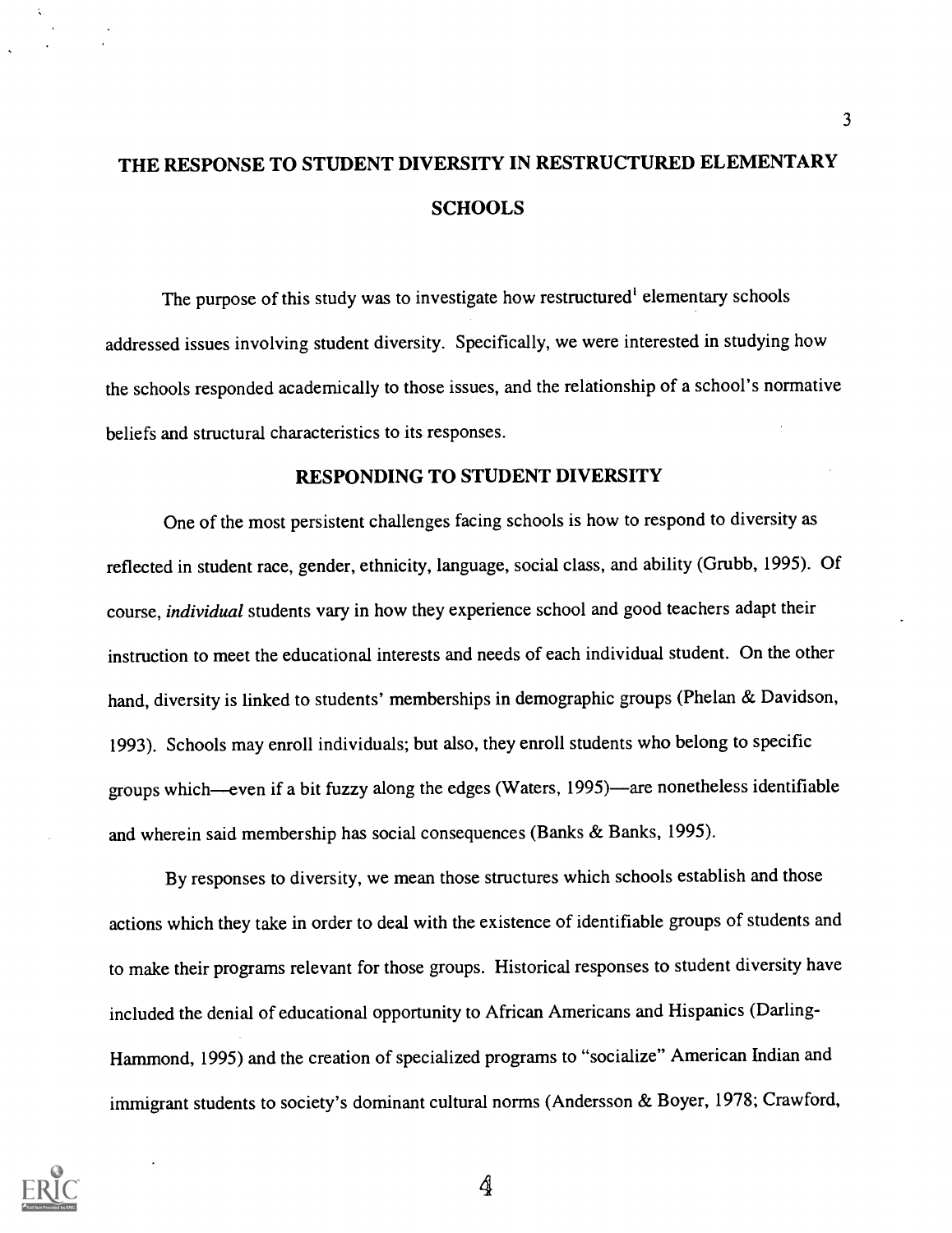1992; Grubb, 1995; Lomawaima, 1995; Olnek, 1995) or to prepare low-income and female students for their roles in life (Cordasco, 1976; Crawford, 1992; Knapp & Wolverton, 1995). Though critics often argue that themes from the past can often be found in present-day responses to student diversity, current responses include between-class or in-class ability grouping, tracking, and categorical programs—such as Chapter 1, bilingual education, and English as a second language. Multicultural curricula, Afro-centric programs, specialty classes for African American males, and all-girls mathematics classes are additional ways by which present-day schools respond to student diversity.

We framed this study by setting our lens at the level of the school, as opposed to the classroom, program, or schooling writ large. Secondly, we glossed over programmatic distinctions and considered the schools' responses to student diversity in terms of whether those responses would result in students having a common set or a differentiated set of experiences along lines of race, ethnicity, gender, social class, language, and/or ability. And finally, we purposefully studied a specialized sample of schools-restructured elementary schools.

#### The School as the Site

Research and analyses at the intersection of schooling and student diversity have often focused on the teacher and classroom processes; the nature, purposes, and effects of categorical programs; or how schooling, as a system, has responded (to failed to respond) to student diversity (for examples, see Banks & Banks, 1995; Cohen, 1994; Flaxman & Passow, 1995; Knapp and Associates, 1995; Nieto, 1992; Phelan & Davidson, 1993; Ramirez, Yuen, Ramey, & Pasta, 1991). In a study that is quite similar to ours, Berman, McLaughlin, McLeod, Minicucci, Nelson, and Woodworth (1995) studied how eight "exemplary sites" (page E-2) had created programs to



4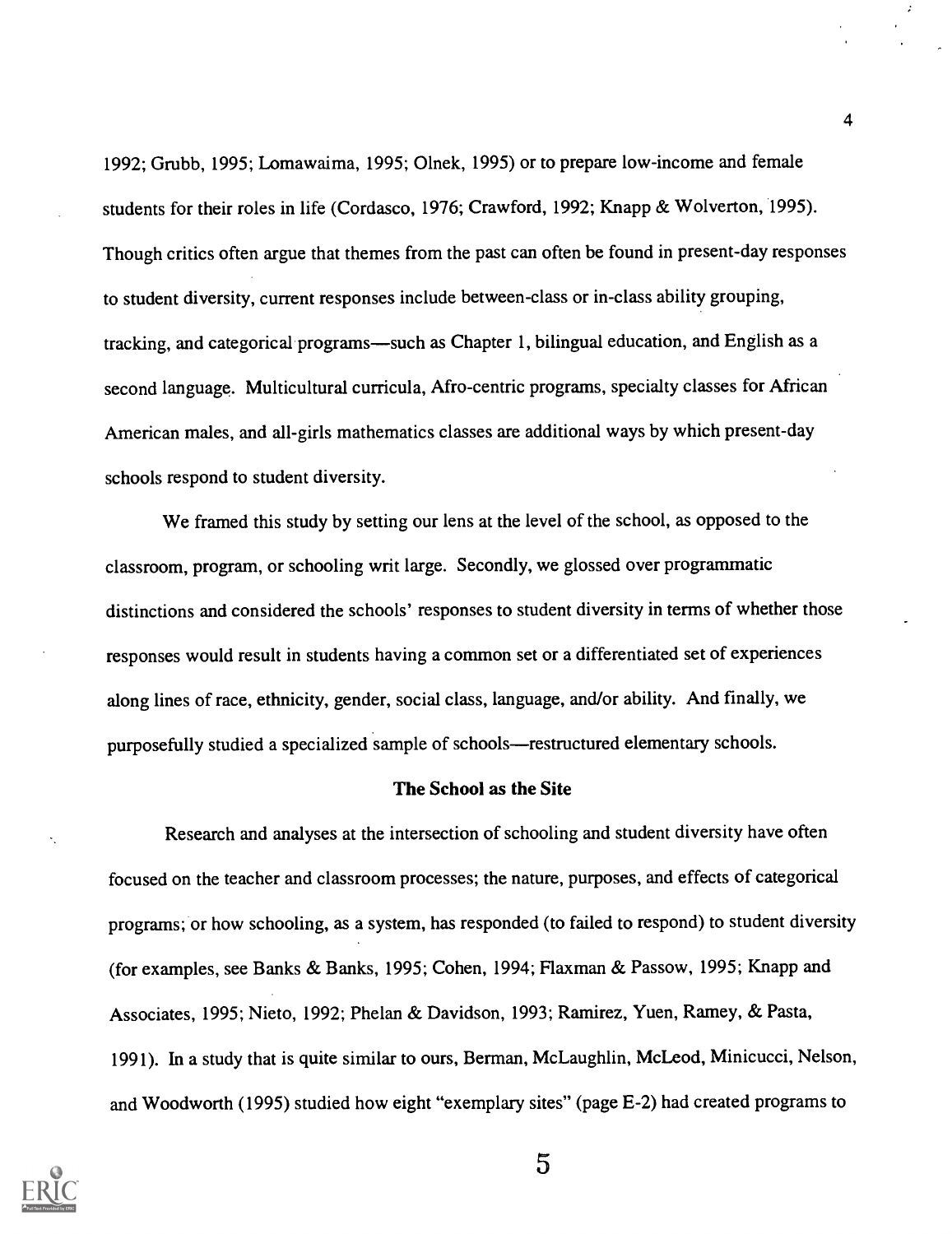provide high-quality instruction for their limited English proficient student populations. Schools either created specialized programs (which varied in how fully they been integrated into the school's overall functioning), they created something akin to a school within a school; or the entire school had restructured for its LEP students population.

In contrast Berman et al.'s focus on school-based programs for a special population of students, this study inquires about how the school as a unit addresses the many dimensions of diversity simultaneously. While specific categories of diversity may have salience in specific settings, schools are expected to address all the forms of diversity that they encounter. One might wonder, for instance, How did the schools studied by Berman et al. balance their justifiable concerns for students' language with issues of gender, social class, and race?

In placing the focus of this study at the school, we shifted attention away from specific programs (important as they are) to the school as an entity. That is, we inquired about how the school---taken as a whole---responded to diversity across its programs and its other actions, and the school's dominant beliefs and organizational features which supported its overall response.

Commonality and Differentiation of Student Experiences as Academic Responses to

#### Student Diversity

Many studies of schools' academic responses to student diversity have focused on programs and other structural responses—for instance, tracking, ability grouping, heterogeneous grouping, pull-out categorical programs, the creation of specialized classes for specific populations of students, and the like (for examples, see Cohen, 1994; or Oakes, Gamoran, & Page, 1992). We found similar programs and actions. However, in order to make sense of that variety, we glossed over some important distinctions among programs and focused on whether

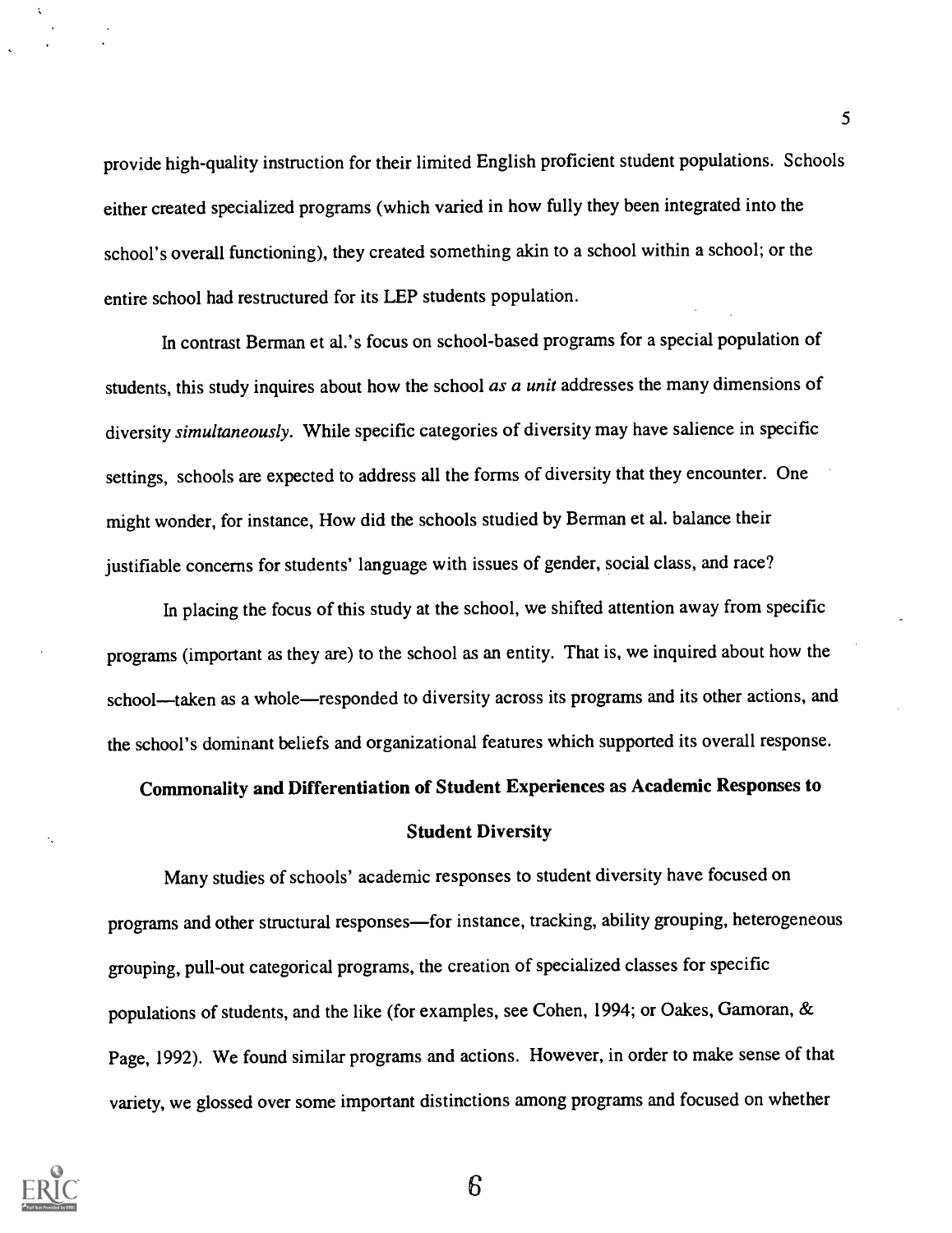the programs would provide groups of students with differentiated versus common experiences.<sup>2</sup>

Natriello (1994) has noted that schools, like all social groups, contain "processes that unite the members and promote the integrity of the group and processes that divide the members and strain the group form" (p. 111). The outcomes of Natriello's processes are related to group affiliation; hence, he focused on common rituals, communication among students and their teachers, extracurricular activities, shared values, and a common core curriculum as bringing people within the school together. Since our outcomes are related to students' academic experiences, our focus was more on how schools act to create and implement structures to ensure that students receive common educational experiences as in, for instance, full inclusion programs for special-needs students, the provision of categorical program services within regular classroom settings, doing away with ability grouping and/or tracking, heterogeneous grouping in classes, the administration of common assessments for specific purposes, and the provision of a core common curriculum.

Many processes described by Natriello (1994) as processes that pull people apart within the school and many described by Pallas, Natriello, and Mc Dill (1995) as responses to student diversity are similar to how we thought of school responses that result in the differentiation of students' academic experiences: ability grouping, tracking, and compensatory pull-out programs (referred to by Pallas et al. as "disability grouping" due to remedial nature of such programs). We omitted age and interest grouping, two forms of differentiation which Natriello and Pallas et al. included, since age and interest do not have the same salience in debates about education and student diversity as do race, gender, social class, ethnicity, language, and ability.

While differentiation and commonality represent seemingly antithetical poles as



6

 $\overline{z}$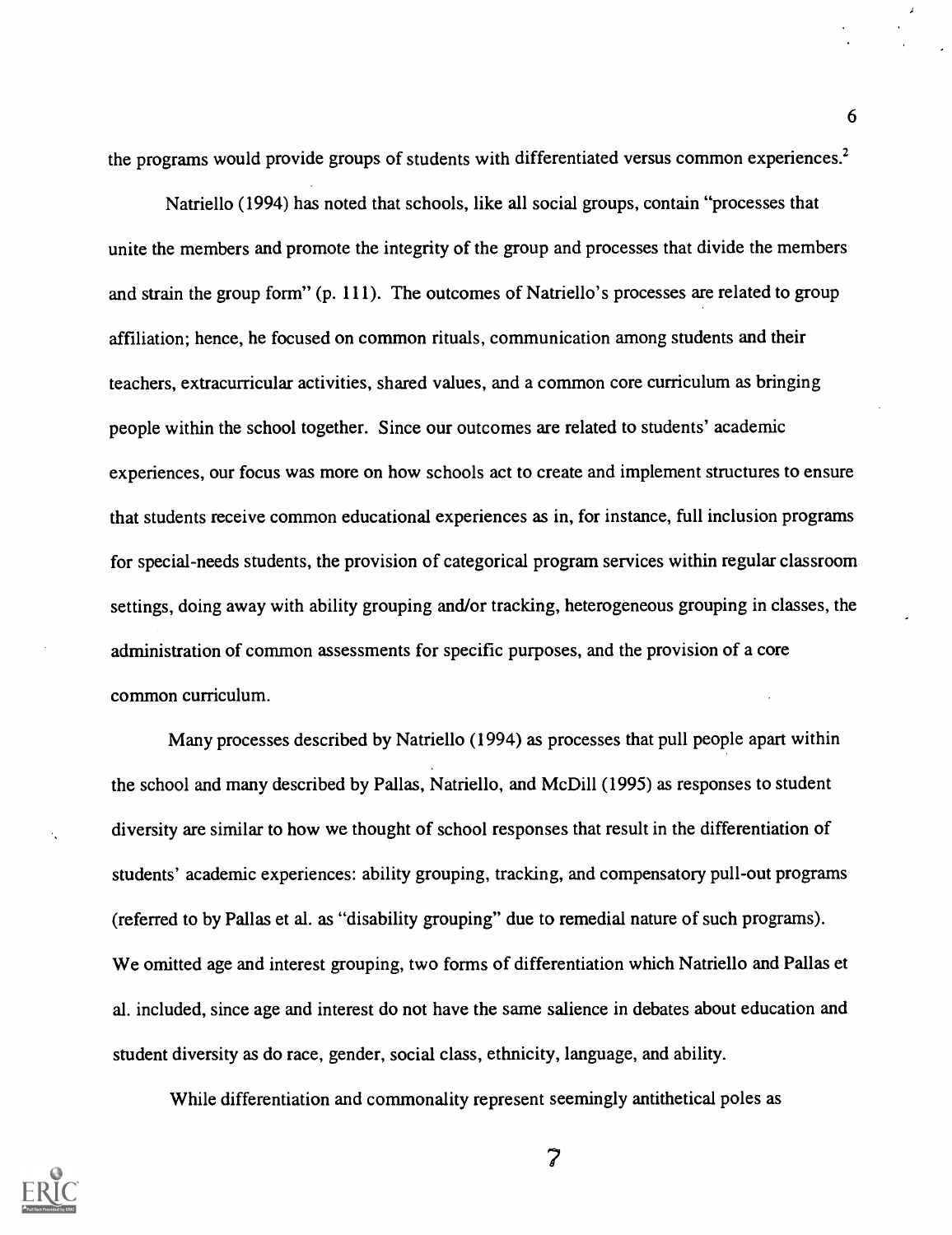responses to student diversity, the location of a program at one or the other pole depends on how that program is implemented in each school's context. For instance, if a school provides a specific kind of curriculum or program to all of its students (for example, Afro-centric or multicultural curricula, or a two-way bilingual-education program), or if it is designed for a specific kind of student population (for instance, an all female school), then the programs in question support the provision of common student experiences in that school. On the other, if the same curriculum or program is provided to a subset of students (for instance, a girl-friendly mathematics class), then the school is providing differentiated student experiences.<sup>3</sup>

As Natriello (1994) and Pallas et al. (1995) have noted, no school will rigidly engage in a single response pattern to student diversity; as indeed, no business or other organization would be expected to respond rigidly to a diverse clientele. It was a given that both kinds of responses would be found—sometimes seeming to work at odds with each other and other times in a more sensible balance—within the study's schools. On the other hand, we hypothesized that schools would engage in a *dominant* response that would be more closely aligned with one or the other pole. By a dominant response, we mean that the school exhibited a press in the direction of the structures supporting either differentiation or commonality. As we probed for the intentions underlying the pattern of a school's actions, we inferred that school's dominant response to student diversity.

#### Restructured Schools

School restructuring has been used to address a host of issues around curriculum and teaching reform, student diversity and achievement, teachers' professional development, governance and accountability systems, among others (Berman et al., 1995; Chubb & Moe, 1990;



8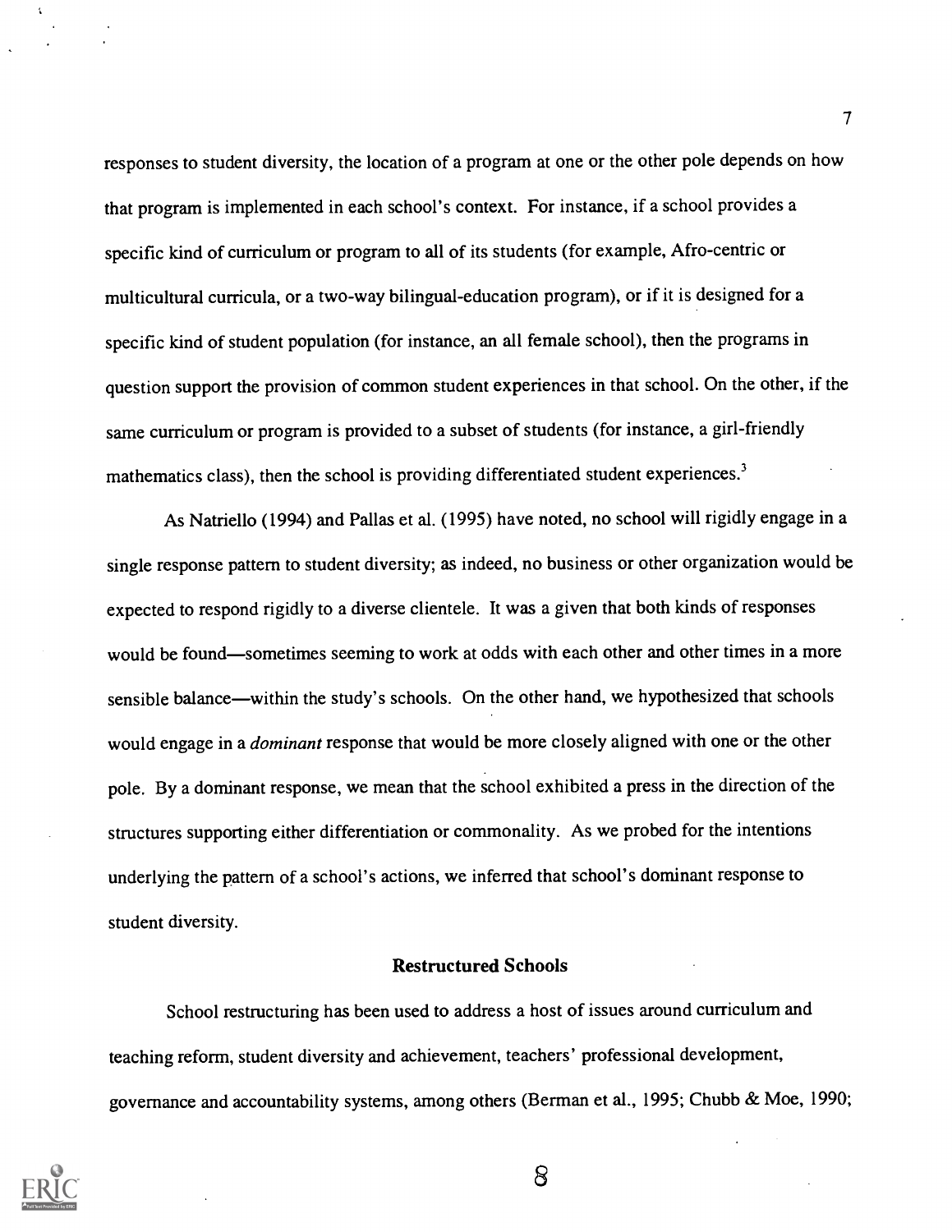Comer, 1988; Elmore & Associates, 1990; Flaxman & Passow, 1995; Newmann & Associates, in press; Newmann & Wehlage, 1995). Many calls for improved schooling for diverse student populations also incorporate calls for student access to instruction that is focused on thinking skills, reasoning, relevance to students' home and cultural backgrounds as well as to the worlds in which they live (Atwater, Radzik-Marsh, & Strutchens, 1994; Cohen, 1994; Nieto, 1992; Knapp and Associates, 1995; Newmann & Associates, in press; Phelan & Davidson, 1993; Secada, 1994; Sleeter & Grant, 1988). By studying a sample of restructured elementary schools which were, at least rhetorically, committed to new forms of pedagogical practices and to addressing issues of student diversity, we hoped to increase the chances of finding schools that were actually responding to these issues. By studying schools where issues of pedagogy and diversity are salient, we hoped that our efforts could be used to construct a framework which could then applied in other school settings.

#### METHODOLOGY

This study is based on an analysis of data from the Center on Organization and Restructuring of Schools' school restructuring study (SRS) (Newmann and Associates, in press; Newmann & Wehlage, 1995).

#### Description of the Schools

The eight elementary schools that were visited as part of the SRS served as the cases for this study (see Table 1, all names are fictitious). These schools departed from typical organizational characteristics of schools along four dimensions—student experiences, teachers' professional work lives, governance, and linkages to external agencies—which the center had operationalized through a 39-item survey. These public schools had been selected as part of a



 $\overline{9}$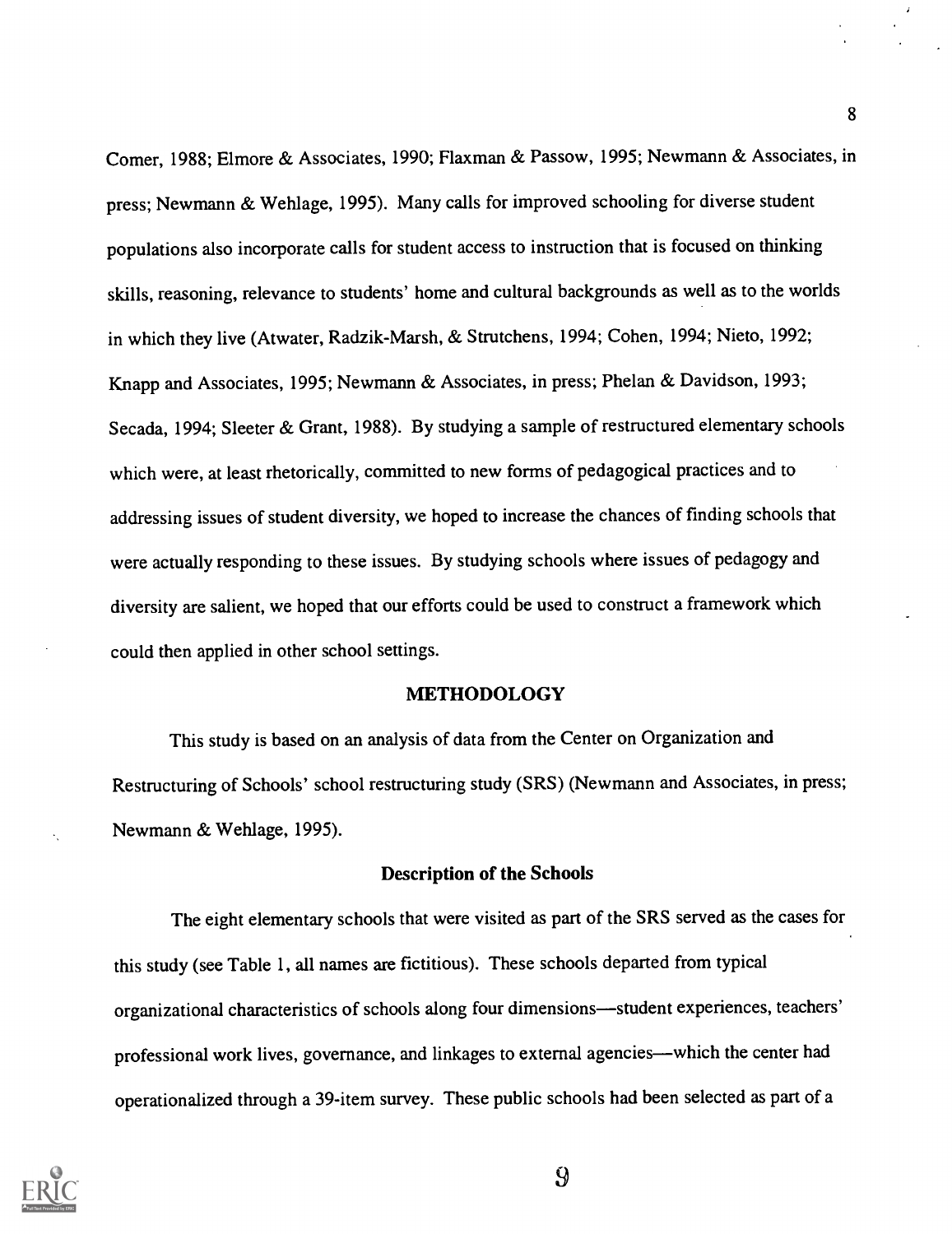national search and were located, primarily, in large urban areas (Berends & King, 1992, provide a more detailed description of the larger sample).

#### TABLE 1 ABOUT HERE

Since all eight schools were in the process of restructuring, they were very highly regarded and had much visibility within their respective districts. District personnel would refer visitors and personnel from other schools to these schools. Teachers from this sample often served on district committees and were highly regarded for their work at their respective schools. Beyond special recognition, these schools could petition for and would often get waivers or special considerations in the interpretation of district, state, or even federal requirements and guidelines. Additionally, while none of these elementary schools had a funding surplus and they had very real concerns about continued funding for their efforts, all eight schools had enough money for the then-current year's efforts; and historically, they had access to special pools of money that assisted them in their work.

Five of the eight schools—Ashley, Careen, Eldorado, Falls River, and Lamar—were also magnet schools. Ashley served as a combined neighborhood-magnet school, where it drew students from a cluster of 3 attendance centers (including its own). Ashley's magnet focus was a self-contained gifted and talented track. Careen also served the local neighborhood and would draw students from throughout its district to participate in a specialized, real-world, projectdriven curriculum. Eldorado operated as a combined local neighborhood-magnet school, where it would draw students to its two-way school-wide bilingual education program from throughout the district. Falls River offered full inclusion for all students, regardless of category. In theory, Falls River drew students from the neighborhood and the rest of the district; in practice, 98% of



 $\sqrt[3]{0}$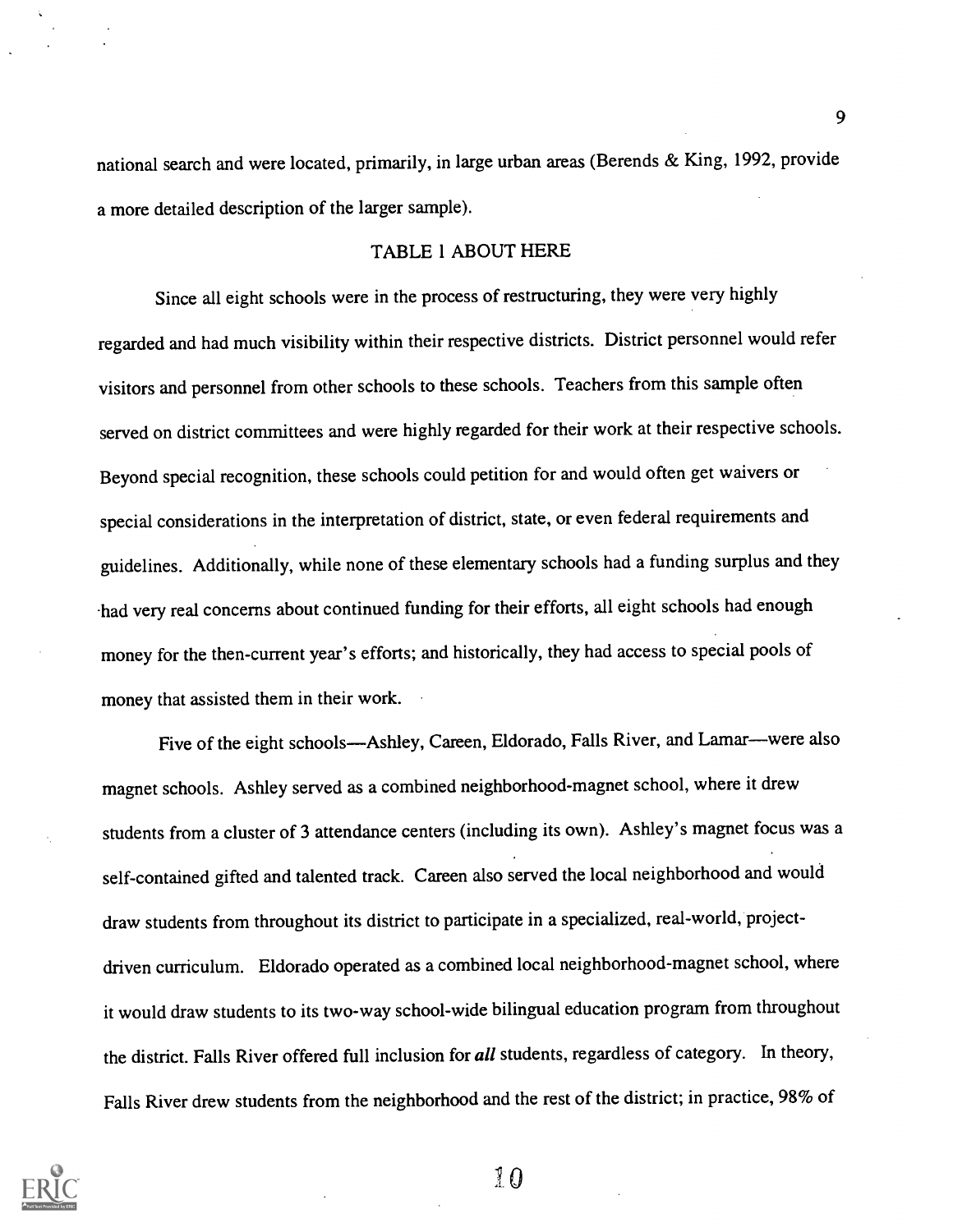its students came from the local attendance area. Lamar was the only pure magnet school of the five, drawing all its students from throughout the district. Lamar offered a thematic, interdisciplinary, inquiry-based curriculum that included access to some very impressive technology. The five schools' magnet focus also provided them with additional visibility and special funding opportunities.

Table 1 provides a by-school breakdown of each school's student demographic make-up. On average, these elementary schools enrolled 630 students; 38% were white; 16%, African American; and 42%, Hispanic. On average, 52% of the students were on free or reduced lunch. In other words, there was plenty of diversity for the schools to be concerned about.

#### Data Gathering and Coding

Data for each school were gathered during two, one-week, 3-person visits to each school. During that time, each site-visit team conducted two observations, for each of 6 teachers (3 mathematics and 3 social studies teachers) in grades 4, 5, or combined 4/5. Each site-visit team interviewed these 6 teachers, an additional 6 to 12 teachers who provided leadership or played key roles in the school's restructuring efforts, the school's principal, district personnel who could provide insights about the school, parents and community representatives, as well as representatives of external agencies that were supporting the school's efforts.

Data for this particular study were taken from two sources. The first was a detailed, comprehensive report written by each site-visit team. Each report had sections devoted to authentic pedagogy, equity, empowerment and governance, community within the school, teachers' and staff opportunities for reflective conversations, assessment and accountability, use of community resources, and influences of external agencies. The second data source was each



10

 $^{\prime}$  1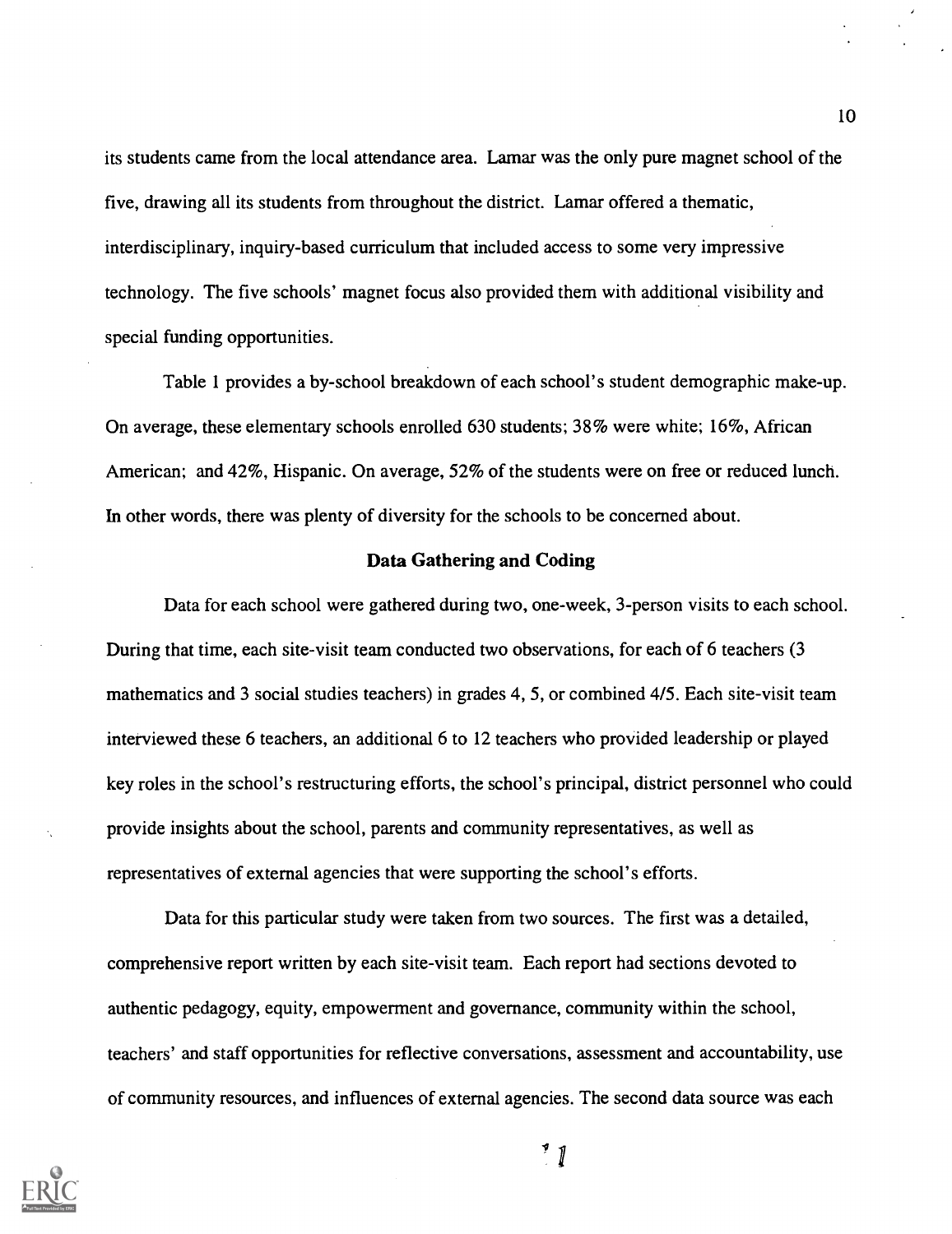team's field notes for interviews that were conducted with school staff and with others at the site. Field notes consisted of bulleted ideas of an interviewer's conversations with an informant, the interviewer's observations with some supporting quotes from the interviewee, or transcriptions of an entire taped interview.

We coded the qualitative data looking for evidence concerning actions taken in response to student diversity by individuals, groups within the school, or the school as a whole; and for evidence concerning the school's normative beliefs about student diversity. We coded how individuals would talk about their students (for example, low-achieving, poor, single-parent, family substance abuse, African American, Hispanic, limited English proficient, gifted) and whether a person had some overarching conception of what needed to be done to meet the academic (and other) needs of her or his diverse student populations. We coded data based on how the organizational features of the school supported or impeded individual and collective efforts to help students, for examples of conflicting approaches, and how conflicts were resolved, if at all. Finally, we coded for external forces and actors (parents, community, district, state) who could influence the school's response to the diversity among its students.

We began the coding of data with an initial set of hierarchically organized, external codes. The hierarchy was three levels deep; passages coded at one level were also coded at the superordinate levels. As we confronted data that could not be unambiguously coded, we added new categories, collapsed some categories into new ones, and in a few cases, deleted categories. When the data could be coded, relatively unambiguously and with some degree of reliability, we continued coding all of the data.

#### Data Analyses



1.2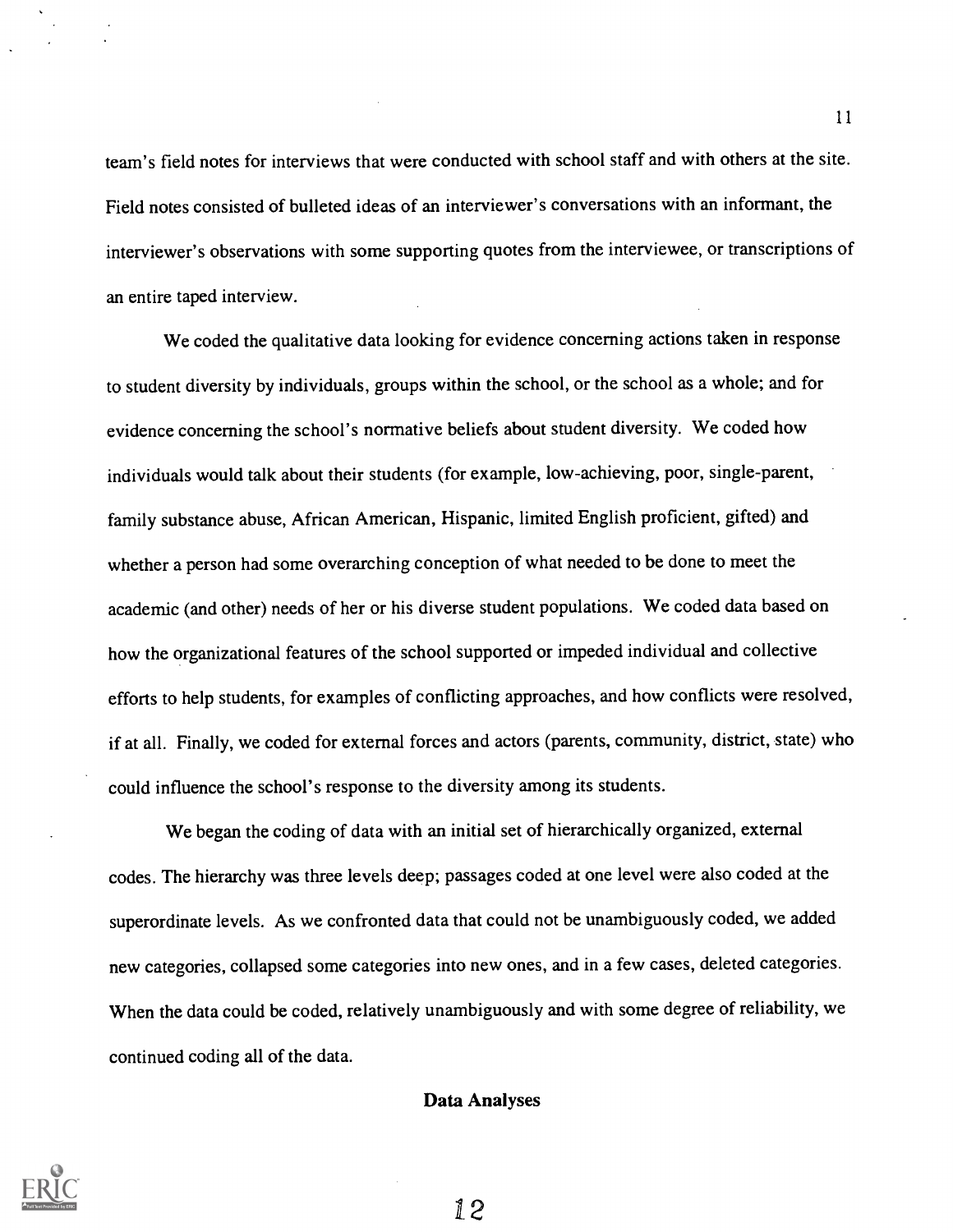For each of the interviewers' notes, we generated reports about the school based on our codes and sub-codes. Also, we read each team report as providing added context for our interpretations of the field notes. Because each team report was the collaborative creation of the site-visit team, had been revised at least three times after undergoing extensive review and discussion by team and non-team reviewers, and was focused on finding evidence to support the team's assertions, we gave the most weight to the team reports in our own data analyses.

We looked for evidence—in both, the team reports and the field notes—concerning the existence of dominant responses to student diversity and for the organizational supports for those responses. If we thought that we had found such evidence, we tried to falsify it by a careful rereading of the team report and the coded interviews. We met as a team to discuss the individual cases and to arrive at consensus about each school. This method of data analysis results in a set of iterative, ever-evolving, provisional conclusions; we stopped when we had reached stability and a degree of consensus as to the reliability and validity of our efforts.

#### RESULTS

This section has been organized around the schools' dominant responses to diversity and the school's normative beliefs and values involving student diversity and their organizational features which supported (or impeded) the maintenance and creation of a dominant response to student diversity.

#### Reactions to Student Diversity: Balancing Differentiation with Commonality

As can be seen by even a cursory reading of Table 2, all 8 schools combined their academic responses to student diversity in ways that did both: provided common student experiences and differentiated student experiences. In schools that were committed—at least



13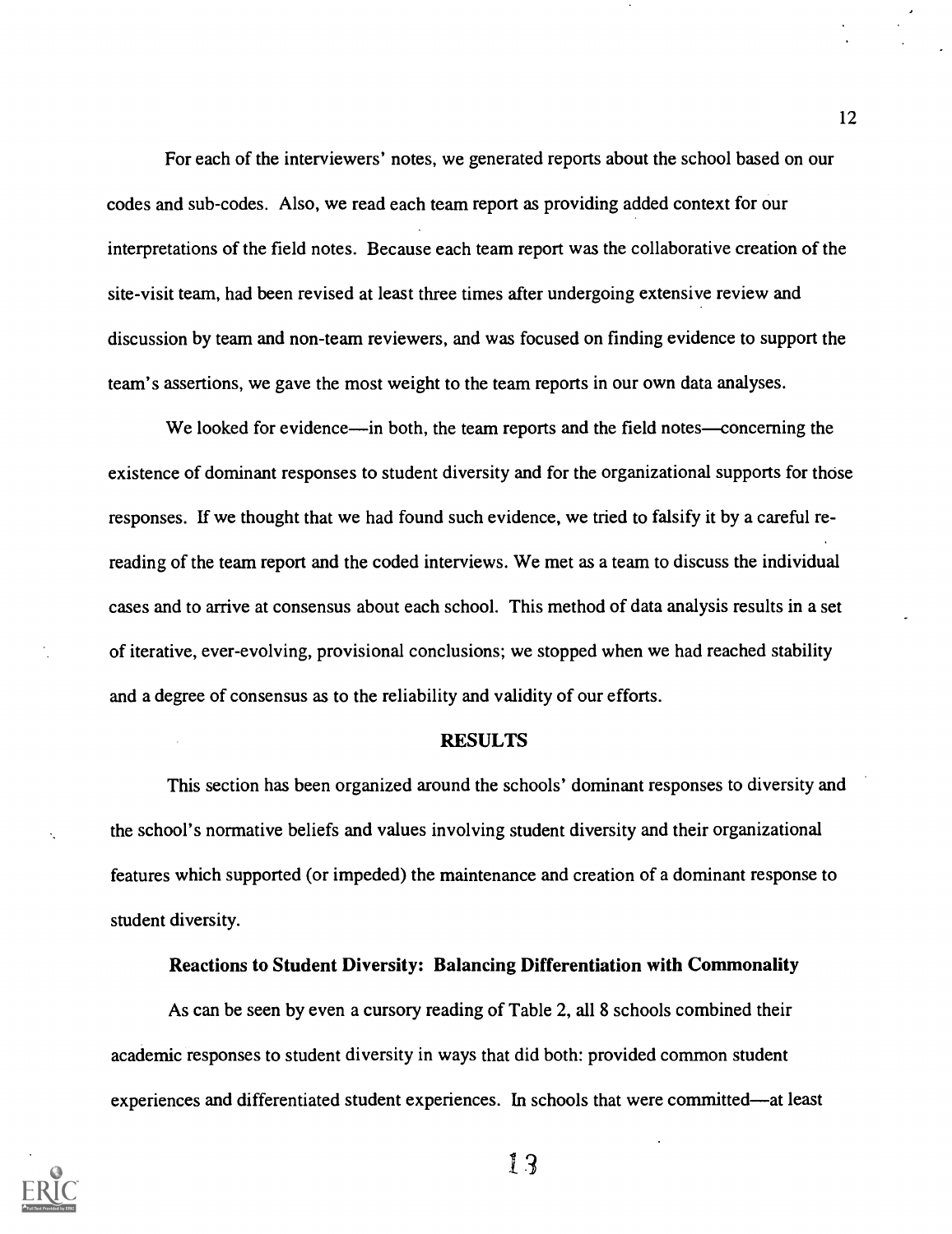rhetorically—to all students having a common set of experiences or meeting the same standards, there is differentiation. For example, in Humboldt Elementary School, children were assigned to classes and within classes heterogeneously (a push towards commonality). But some teachers followed their students for 2 to 3 years resulting in some groups of students receiving greater continuity in their educational programs relative to others (differentiation). Eldorado Elementary School tried to develop full bilingual competence among all its students through an ambitious two-way bilingual program (commonality). Yet first, it would teach children how to read in their dominant language—English or Spanish (differentiation). Falls River Elementary School had a far-reaching full-inclusion program (commonality). Yet, it maintained a single self-contained class for primary special-needs students and two of its 4th-5th grade teams, who ironically are among the school's strongest proponents for full inclusion, enroll disproportionate numbers of African American and special needs children, respectively.'

#### TABLE 2 ABOUT HERE

Similarly, differentiation was tempered by some (even if minimal) efforts to ensure a common core of student experiences. For instance, Winema Elementary School's response to students diversity was to create more and more differentiated programs, including self-contained classes for at-risk students, pull-out programs for gifted and talented and other special needs students, homogenous-ability reading groups, efforts to match students with teachers, and individualized instruction. Yet a thinking-skills curriculum was to be used across the school, in the alternative as well as the regular classrooms. This curriculum was supposed to ensure that students had some common experiences. By state law, Ashley Elementary School had to operate a self-contained track for gifted and talented students. The school compensated the regular track

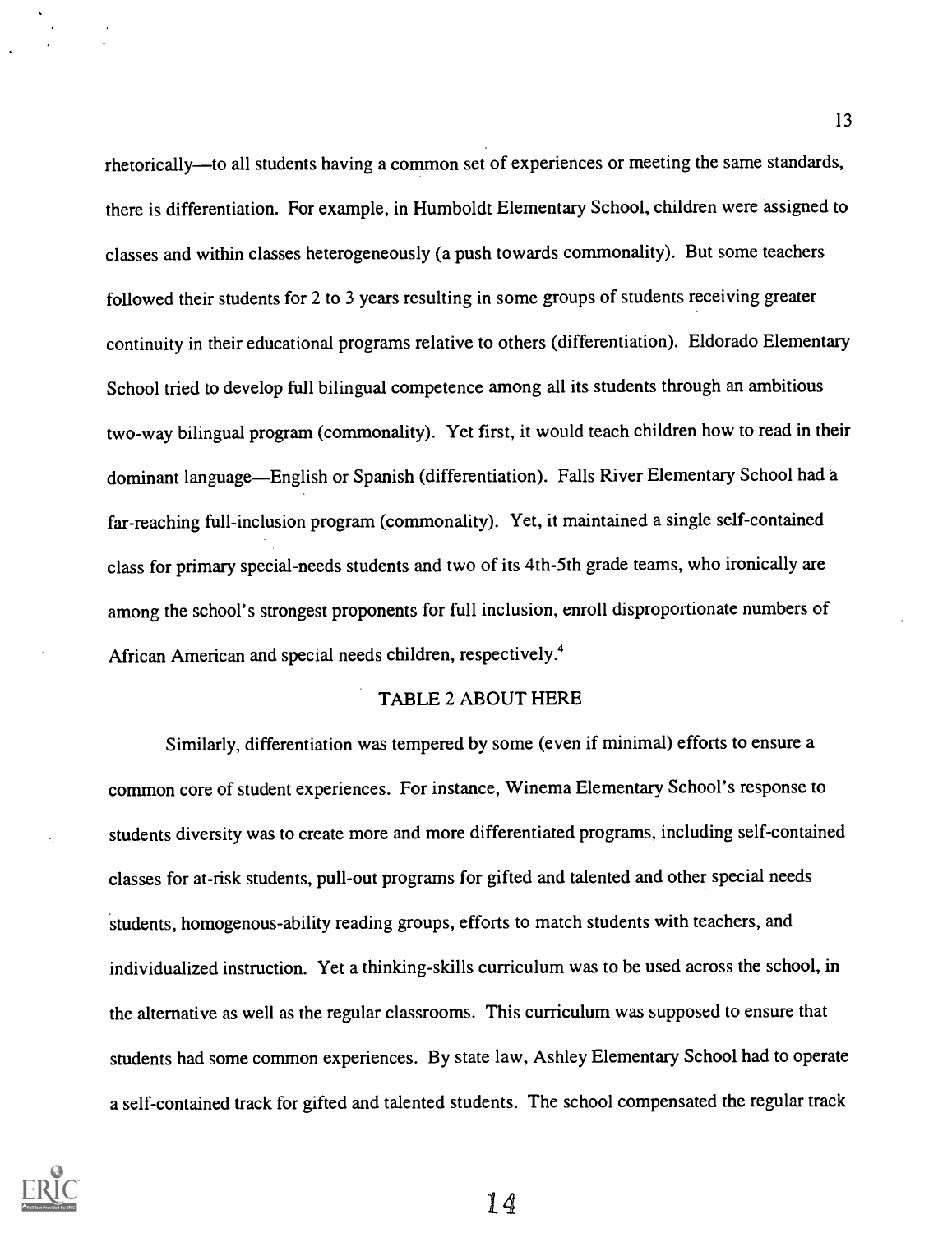for the state's unequal resource allocation to its gifted program and the school's cross-grade study groups focused on common problems across tracks. The site visit team's observations of instruction supported Ashley's teachers' claims that *all* students received high quality instruction, regardless of track.

A second feature of these schools' reactions to student diversity was the wide variety of possible responses (see Table 2). Yet regardless this variability, both within and across schools, we could still categorize 7 of the 8 schools' academic responses to student diversity as tending towards providing either common student experiences or differentiated student experiences. Recall that by common student experiences, we are referring to the school's having high expectations, providing a common curriculum, ensuring high quality instruction, and engaging in common assessment practices—all across diverse student populations. Of course, there will be by-teacher variation, but that variation should be more-or-less randomly spread out among different student populations. When we refer to differentiation, we mean that there are differences in the above practices and that these can be related to student demographic characteristics.

#### Common Student Experiences

Ashley, Careen Falls River, Eldorado, and Humboldt, tended to respond to student diversity by providing common experiences. Humboldt's main responses were the heterogenous grouping of students (between and within classroom) and in-class provision of support services (such as English as a second language). Eldorado provided a two-way, alternate day bilingual program and in-class support services. Careen responded to student diversity through its thematic, project driven curriculum and expectation that individual teachers would adapt their



l5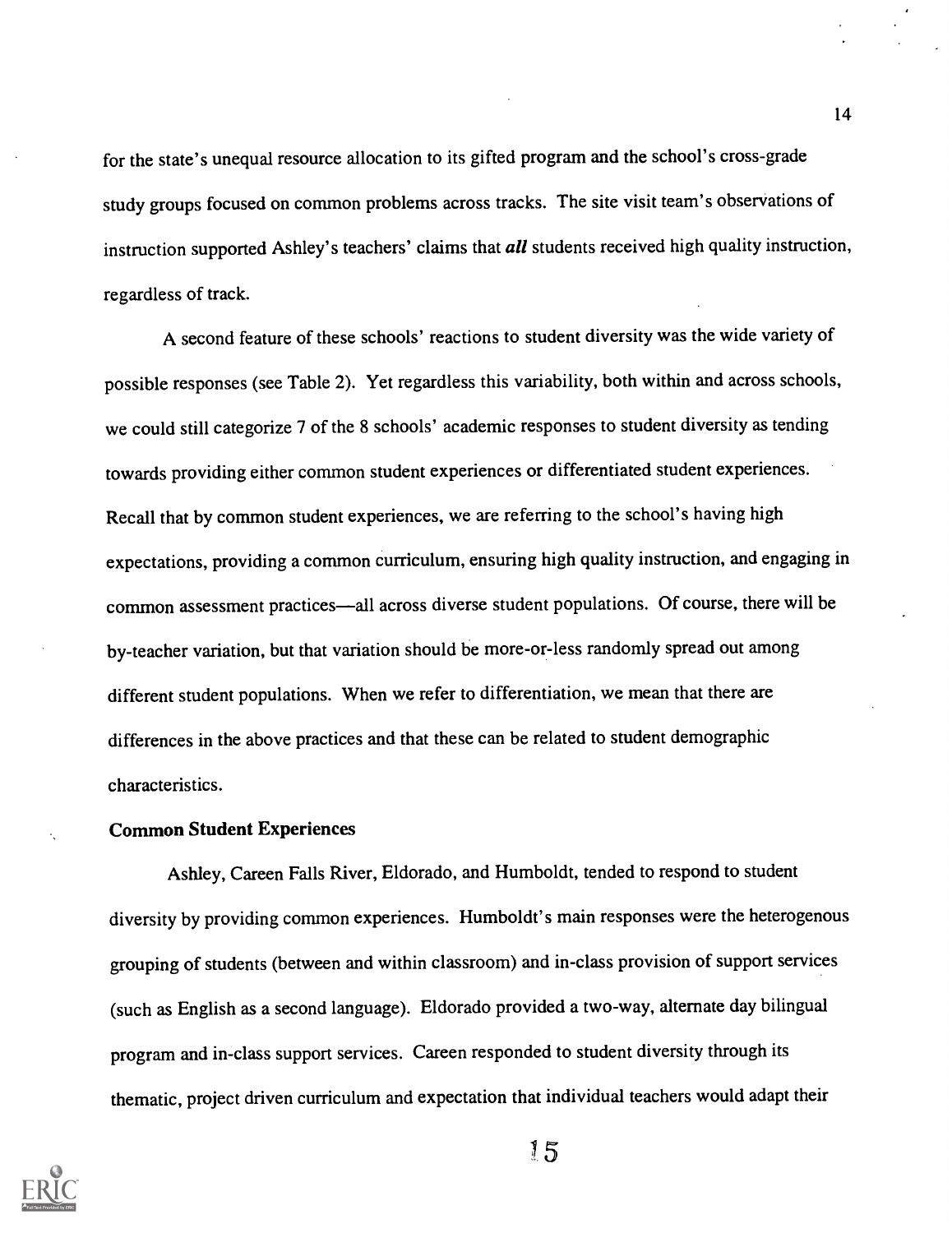instruction to students. Though there were some notable exceptions; Falls River's primary response to student diversity was its full inclusion program whereby bilingual, Chapter 1, and most special-needs students received instructional support in regular classroom settings.

Ashley provides an interesting case that illustrates how a school's formal structures need not fully determine that school's response to diversity. Ashley's defining structure for shaping student experiences was its self-contained gifted and talented program which exerted a strong pull towards differentiating student experiences. Ninety-seven percent of the gifted program's students were white and its student-teacher ratio was in the mid-to-high teens; in contrast, the school's regular program enrolled a 55% white student population and has a student-teacher ratio in the mid-20s. Ashley's staff did not explicitly discuss their school's gifted and talented program, in part for fear that such discussions might do more harm than good (staff who taught in the gifted program were somewhat defensive about it) and because they felt that there was nothing they could do about it. Yet the school did, in fact, "do something" about its gifted program. It provided the regular program with additional resources and ensured that staff got equal opportunity to participate in professional development opportunities; students were mixed across both programs for non-academic activities as much as possible; and CORS research sitevisit teams found that both programs provided equally high-quality instruction to their students. Hence, while the school's structure pulled it in the direction of differentiation of student experiences, the school's dominant academic response to diversity was to provide its students with common experiences.

It is interesting to note that Ashley, Careen, Falls River, and Eldorado were magnet schools whose mission included the local neighborhood. At Falls River, Eldorado, and

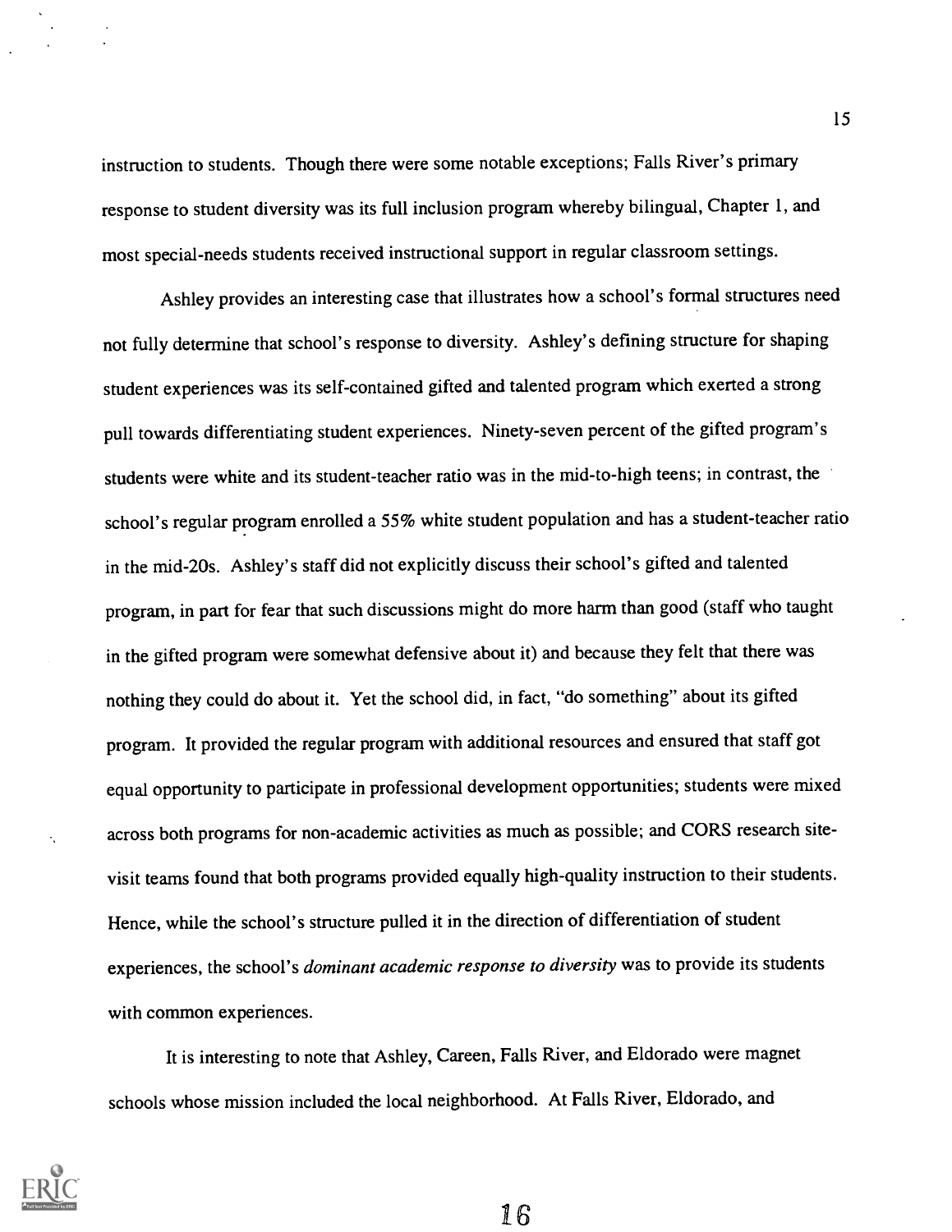Humboldt could be found staff who expressed concerns about their schools' role in the out-ofschool lives and future opportunities of their students. While Ashley's staff did not express the same ideas about later-life opportunity for their students, they did express a strongly-felt need to do whatever was necessary to ensure that all students in the school would succeed. Ashley, Falls River, Eldorado, and Humboldt were located in high poverty areas of their respective school districts. Finally, at Ashley, Careen, Eldorado, and Humboldt could be found a strong faculty commitment to curricula that can be described as progressive: i.e., relevant, thematic, project driven.

#### Differentiated Student Experiences

Sumpter and Winema were the two schools whose dominant response to student diversity was to provide differentiated experiences. Sumpter's responses included a self-contained bilingual classroom at each grade and many specialized programs based on teacher expertise and interest. Indeed, teachers at Sumpter were encouraged to develop a wide range of specialized skills. Students would then be matched to their teachers based on the student's learning style and the teacher's area(s) of specialization. Winema provided individualized programs, alternative education classes, a broad range of pull-out programs, homogenous reading groups within the classroom, and placement of students with teachers who "seem to work well with that sort of student." Both, Sumpter and Winema, stressed matching students to differentiated programs and to teachers who could work with them.

#### Balance

Lamar provided a perplexing exception to our effort at determining a school's dominant response. On the one hand, Lamar tended strongly towards differentiating student experiences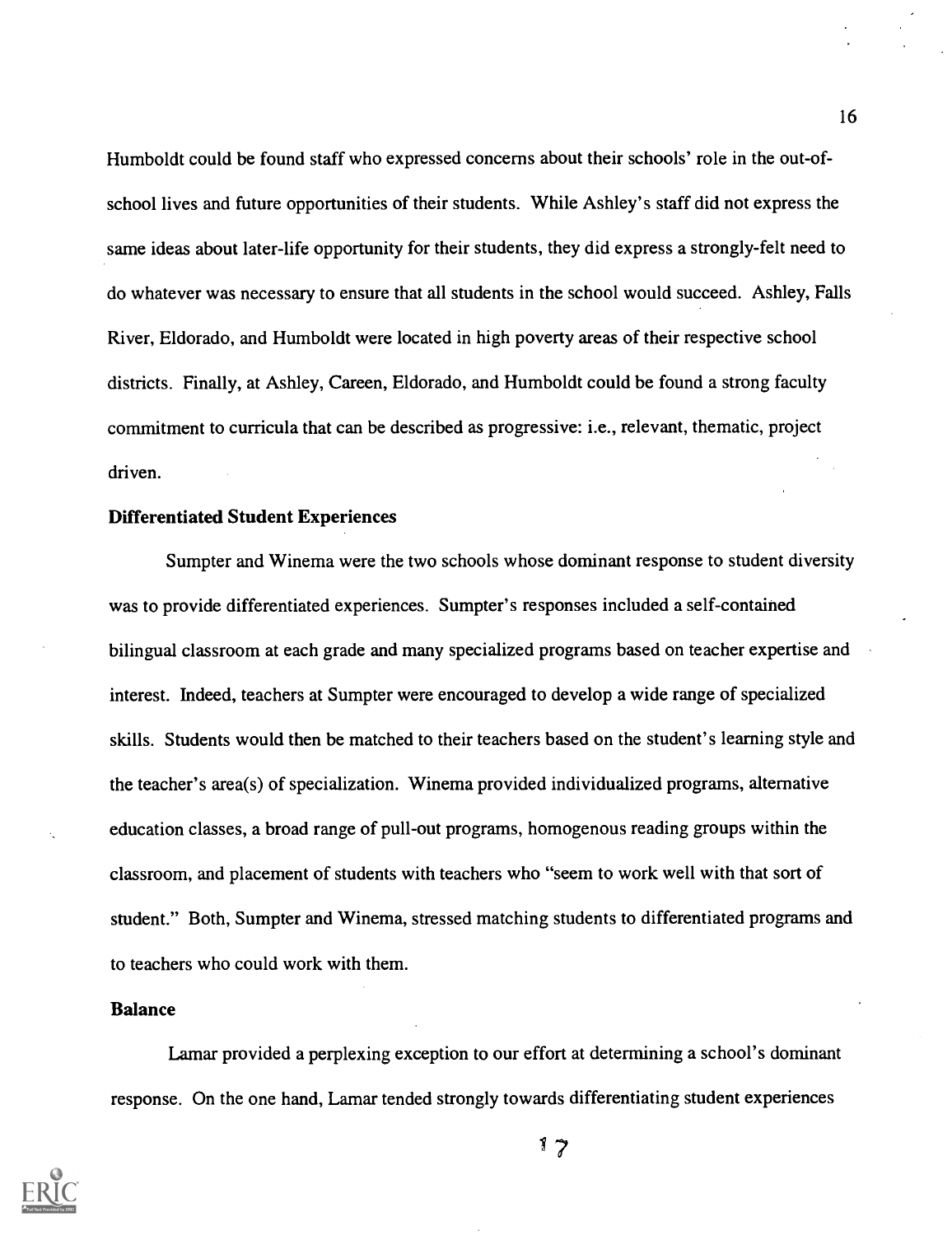through teachers' counseling of some parents to remove from the school children who could not work independently, multiple mixed-grade student clusters, large pull-out gifted program, small pull-out ESL and special education programs, and individualization of instruction. On the other hand, the school's thematic inquiry-based curriculum and heterogenous assignment of students to clusters provided for student experiences that should have been, at least in theory, unrelated to student demographic background and hence in the direction of providing common experiences.

#### The Schools' Organizational Features

Why do schools have dominant responses? Each school responded to student diversity by balancing differentiation and providing common experiences for students. Also, each school responded to its own unique equity concerns and external forces (such as parents) which would pressure it to respond to issues of student diversity.

On the other hand, Ashley could have accepted its fate. Its teachers need not have actively ameliorated the differentiation of student experiences that resulted from its gifted program. Nor for that matter, is there any a priori reason why a school like Humboldt should engage in heterogeneous grouping, both between and within classes. How a school ultimately responds to student diversity falls within its purview. In an effort to understand why schools respond as they do, we need to look at that school's normative values and beliefs as they relate to student diversity and also at the structural features which support their responses. Our findings are summarized in Table 3.

#### TABLE 3 ABOUT HERE

#### Normative Values and Beliefs

In our sample, differences between whether schools tended towards common or

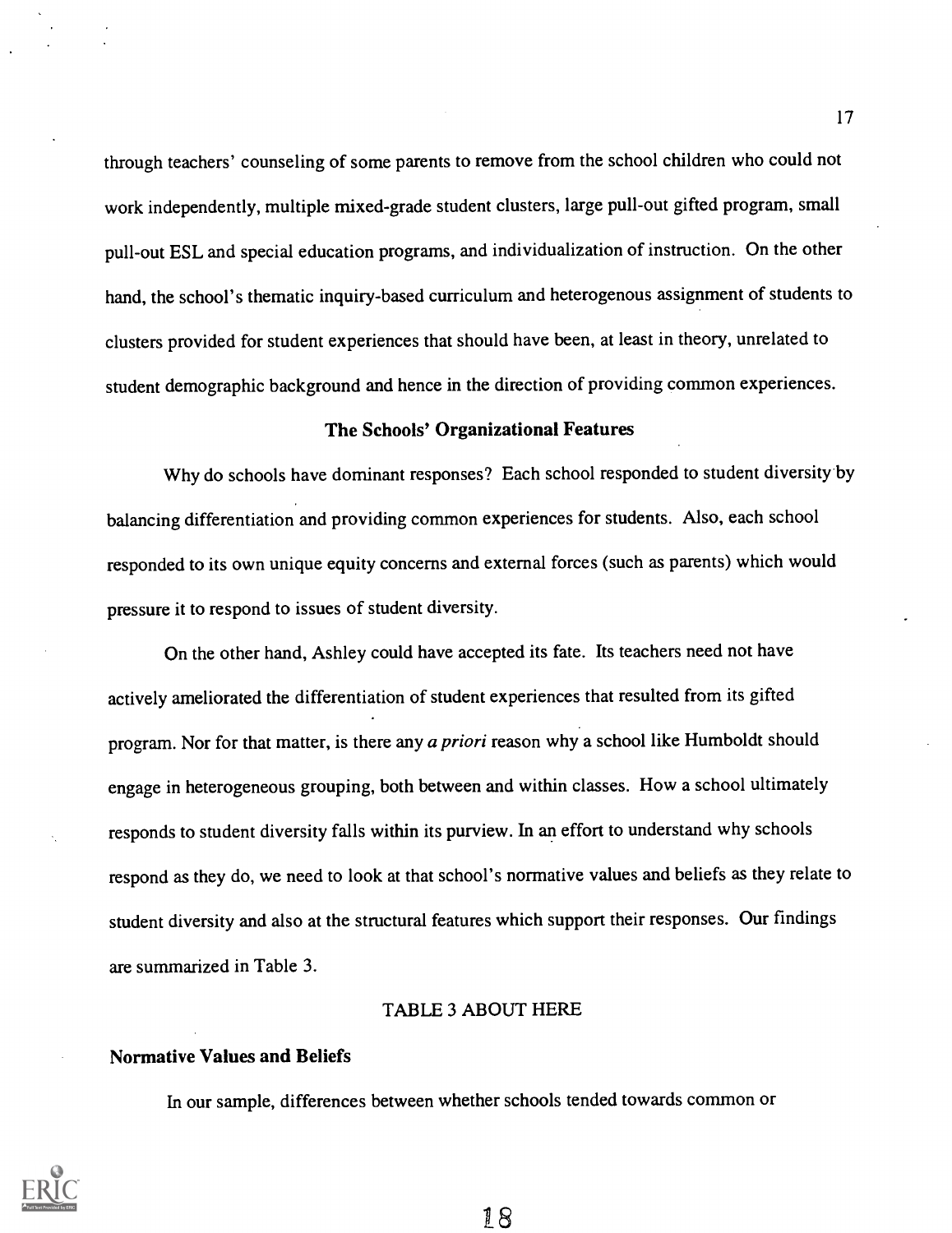differentiating student experiences were related to whether a school had an overarching commitment to particular forms of pedagogy and the nature of its shared beliefs about its student populations.

Schools that Tended Towards Common Student Experiences. Ashley, Careen, Eldorado, and Humboldt shared strong commitments to progressive and ambitious forms of pedagogy—that is, thematic, cross-disciplinary, project-oriented and/or relevant curricula; instruction focused on the student as learner; and non-traditional assessment practices. Teachers at all four schools believed that all students could engage in the activities called for by such pedagogical practices. Indeed, some teachers at Careen, Eldorado, and Humboldt explicitly stated that ambitious pedagogy was the best for most, if not for all students.

Teachers at all five schools, in varying degrees, expressed commitments to accepting and caring for the whole child. Teachers spoke about the child's emotional, physical, social, cultural, and academic development and how they—as a school and individually—tried to attend to all of those facets in their students. At Eldorado and Humboldt, there were strongly political overtones to this commitment wherein, beyond accepting where the child was at, teachers also referred to the children's out-of-school lives and to their concerns that the school should prepare its students to deal with the somewhat oppressive world that they lived in and for their futures in that world.

The case of Falls River helps to confirm the importance of an overarching vision of pedagogy that applies to all students and of how beliefs about students interact. The school's previous principal—who had engineered the school's shift to full inclusion—was firmly committed to whole language instruction. Yet the Falls River staff did not evidence a similar commitment either to whole language or other, progressive forms of pedagogy at the time of the



19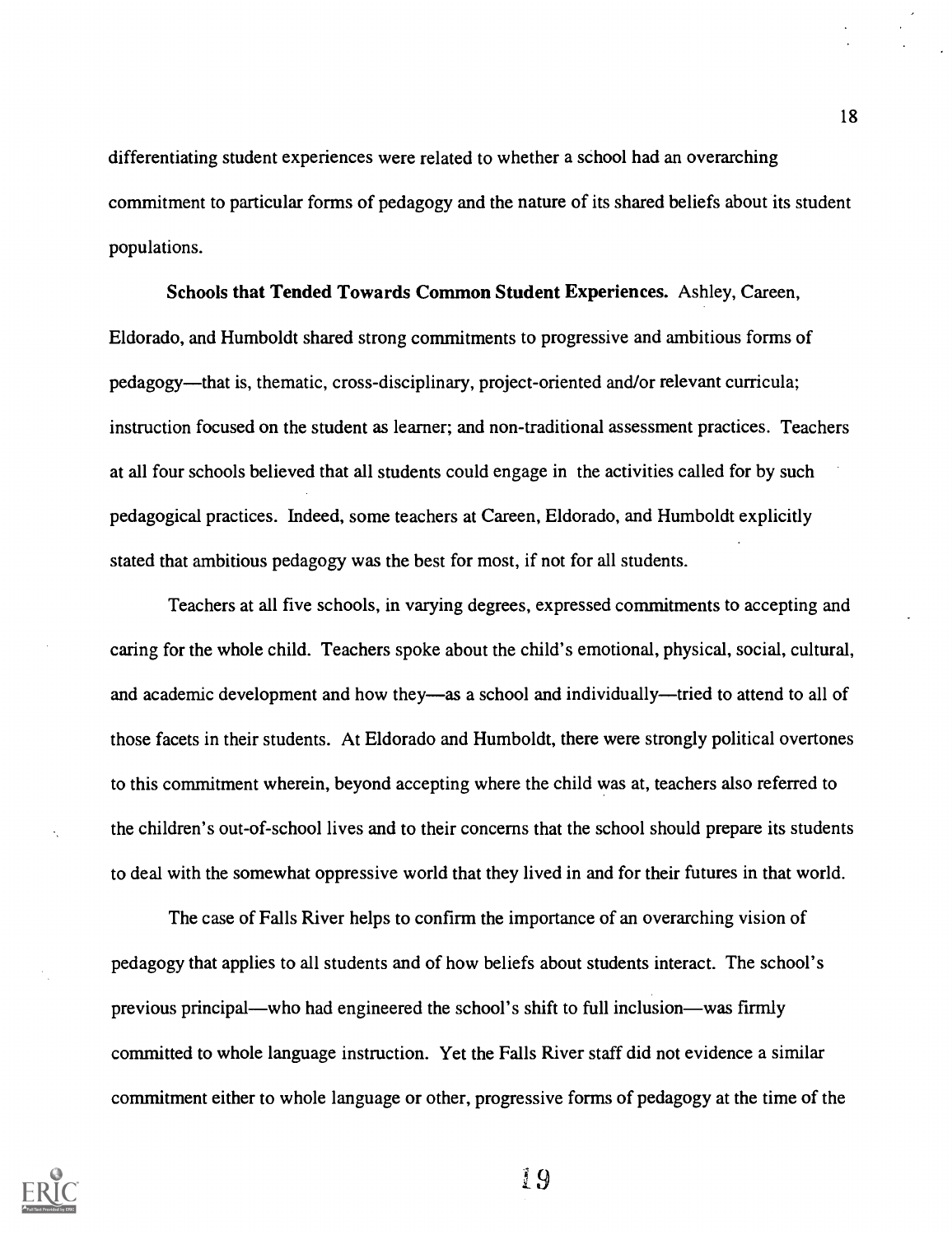CORS site visit. Also, some primary-grades faculty opposed full inclusion on the grounds that having the most in-need children in their classrooms would make it very difficult for them to teach the rest of the class. Moreover, two teams who were among full inclusion's strongest proponents, also held strong beliefs about the needs of special-needs and African American students; as a result, they recruited these students into their classrooms to the point where they had re-segregated them. Hence, Falls River, through its relatively weak commitment to an overarching vision of pedagogy and due to some strongly held beliefs about teaching and specific populations, was somewhat weakened in its dominant response to student diversity.

Schools that Tended Towards Differentiated Student Experiences. Teachers at schools that tended towards the differentiation of student experiences did not express strong beliefs about specific forms of pedagogical practice. In addition, they tended to react first to what made children different from one another.

The primary concern at Sumpter was for children's socio-emotional well being. The school's emphasis on affect and on maintaining children's cultural heritages over-rode all other concerns, including academics which were relegated to the background. The school saw itself as a multicultural family that children belonged to, where they could feel safe, loved, and accepted. And in fact, Sumpter was a safe, warm, and loving place to be.

Sumpter valued having a diversified staff with strengths in a variety of cross-cultural and artistic areas. There was an entrepreneurial spirit as teachers developed new ideas to try in their classes and sought funding to develop these different programs. The school would try to match students, based on their different learning styles, to each teacher's strengths and areas of expertise.



20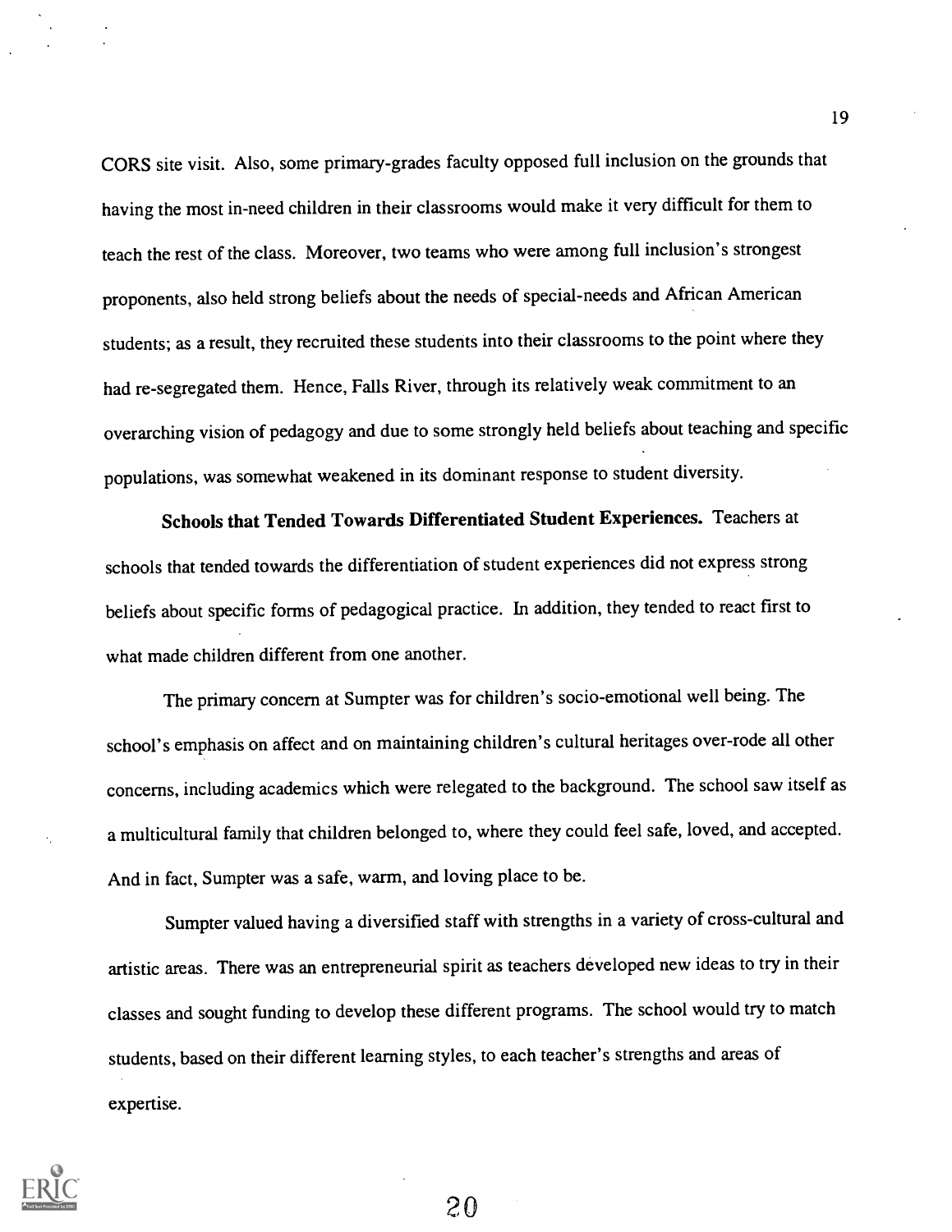Winema's staff shared a common sensitivity to student diversity. But also, while individuals at Winema may have held strong beliefs about equity and student diversity, the school as a whole seemed not to have developed common and shared notions on these topics. There was much variation among teachers at Winema on how they discussed issues of student diversity with the CORS site visit tem. Also, many staff seemed to believe that not all students were capable of engaging in independent learning as was called for in its programs; hence, they developed the broad range of programs that would help such students. Winema's concerns seemed driven by its rapidly expanding student population and how that population was changing; neither of these issues would seem to lend themselves to an immediate questioning of the curriculum or to the school's making an overarching commitment to new forms of pedagogy.

Both: Commonality and Differentiation. As noted above, Lamar seemed to fit into both categories. Its emphasis on providing students with common experiences seemed to be equally balanced by its efforts to differentiate those experiences. Similarly to Winema, individuals on Lamar's staff showed much sensitivity to issues of student diversity; and also as in the case of Winema, Lamar's staff seemed to lack a shared vocabulary for expressing these concerns. What seemed to keep Lamar from responding to student diversity by differentiating its programs, as did Winema, was that Lamar staff had a strong commitment to its thematic, interdisciplinary, inquiry-based curriculum. This strong commitment to a particular form of pedagogy was countered by the Lamar-staff's belief that not all students were capable of the independent forms of inquiry and study that this curriculum demanded.

#### Structural Features

Schools the Tended Towards Common Student Experiences. Beyond their



 $21$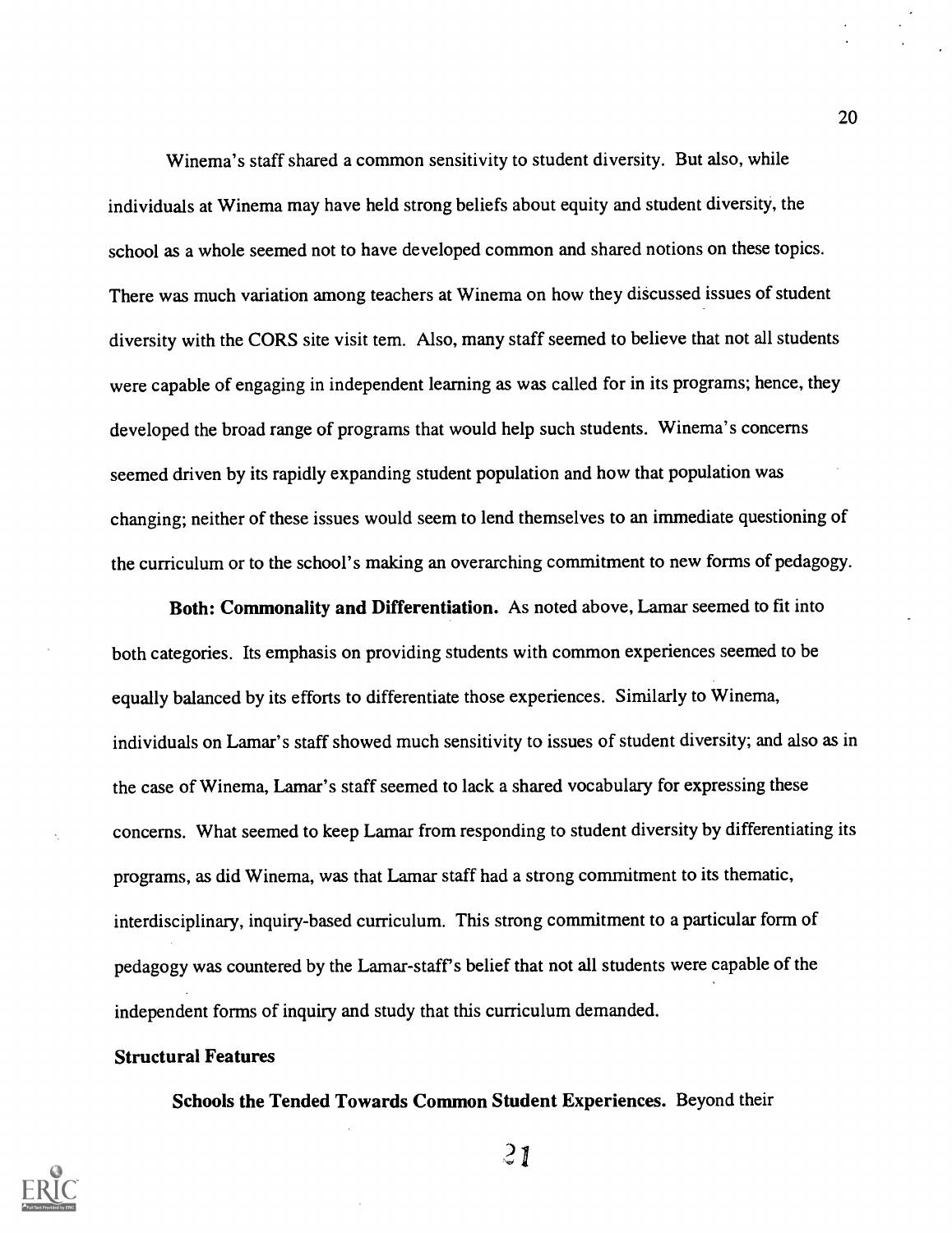commitment to an overarching vision of pedagogical practice and to their students' holistic wellbeing, Ashley, Careen, Falls River, Eldorado, and Humboldt had strong leadership and support for their efforts to build internal capacity that would be responsive to student diversity. At Falls River and Humboldt, the previous principals had provided strong leadership in responding to student diversity; the current principal continued to provide that leadership at Humboldt. At Ashley, Careen, Eldorado, and Humboldt, additional leadership in support of the school's pedagogical vision and its response to student diversity was also provided by teachers.

All five schools were also trying to build their internal capacity to respond to student diversity in various ways. At some schools, staff engaged in self-study on important, agreedupon issues. School staff participated in inservice training and professional development around common concerns including topics such as teaching methods, cross-cultural communication and student discipline. Teachers were often encouraged to team, across grades and speciality areas. Also at some of the schools, there were ongoing efforts to hire minority staff.

Schools that Tended Towards Differentiating Student Experiences. At Sumpter, leadership and support are provided in the direction of teachers developing their own interests. Winema's large size, the Principal's belief that diversification of programs is the proper response to student diversity, and his otherwise mixed messages on the nature of the school's restructuring efforts contributed to the ever increasing number of options and programs for the school's diverse student populations. In spite of this ever-growing set of programs, at least one teacher commented on "kids who fall through the cracks," due to Winema's size.

Both: Commonality and Differentiation. Lamar's efforts tended towards the ongoing development of its innovative programs. While staff may have been concerned about student

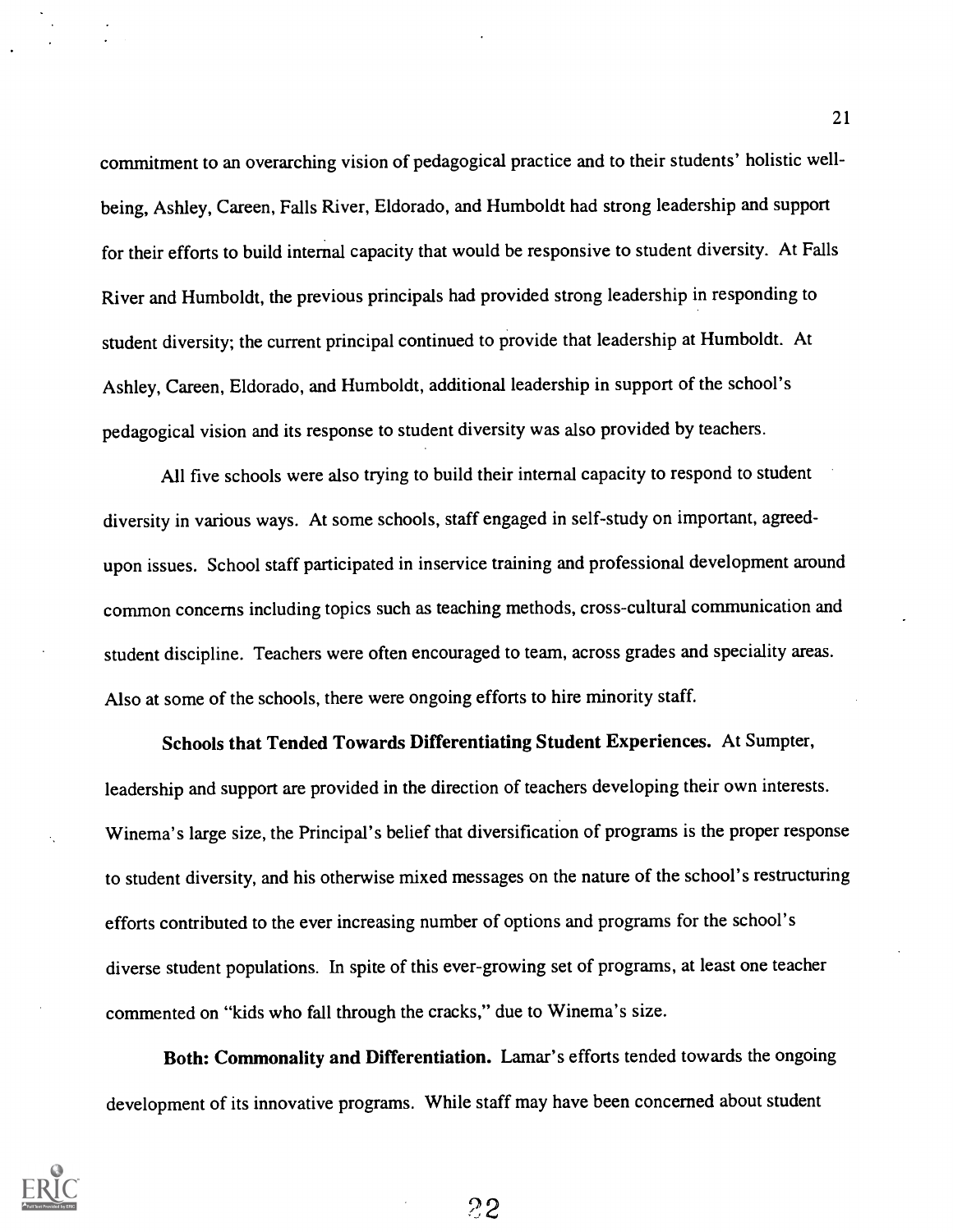diversity, this did not seem to translate into specific capacity building activity on the school's part.

#### DISCUSSION

While all eight schools faced some common issues involving student diversity, they also faced some unique challenges based on their individual contexts. It might be tempting to generalize across common issues and to gloss over what was unique about each of these schools. Yet there seemed to be an organic feel to each school's situation. That is, to ignore a school's unique challenges would mean that we would also lose some important information that would help us understand how that school reacts to student diversity.

Each school reacted to student diversity by balancing between responses that would result in increased differentiation of student experiences with responses that would provide for commonality of experiences. We were able to classify five schools as having dominant responses that tended towards the provision of common student experiences. In one case, that response was in spite of the school's original formation which was intended to provide differentiated experiences; and in another case, the provision of common experiences was somewhat diluted by the practices of three groups of teachers which resulted in the partial separation of identifiable groups of children. In two cases, the school's dominant academic response was to provide differentiated student experiences. And in one case, we were unable to make an unambiguous determination.

Schools that tended towards providing common student experiences also tended to have a firm commitment to a vision of ambitious pedagogy and to its students in the sense of accepting some responsibility for their cultural, social, physical, and intellectual well being—i.e., to the

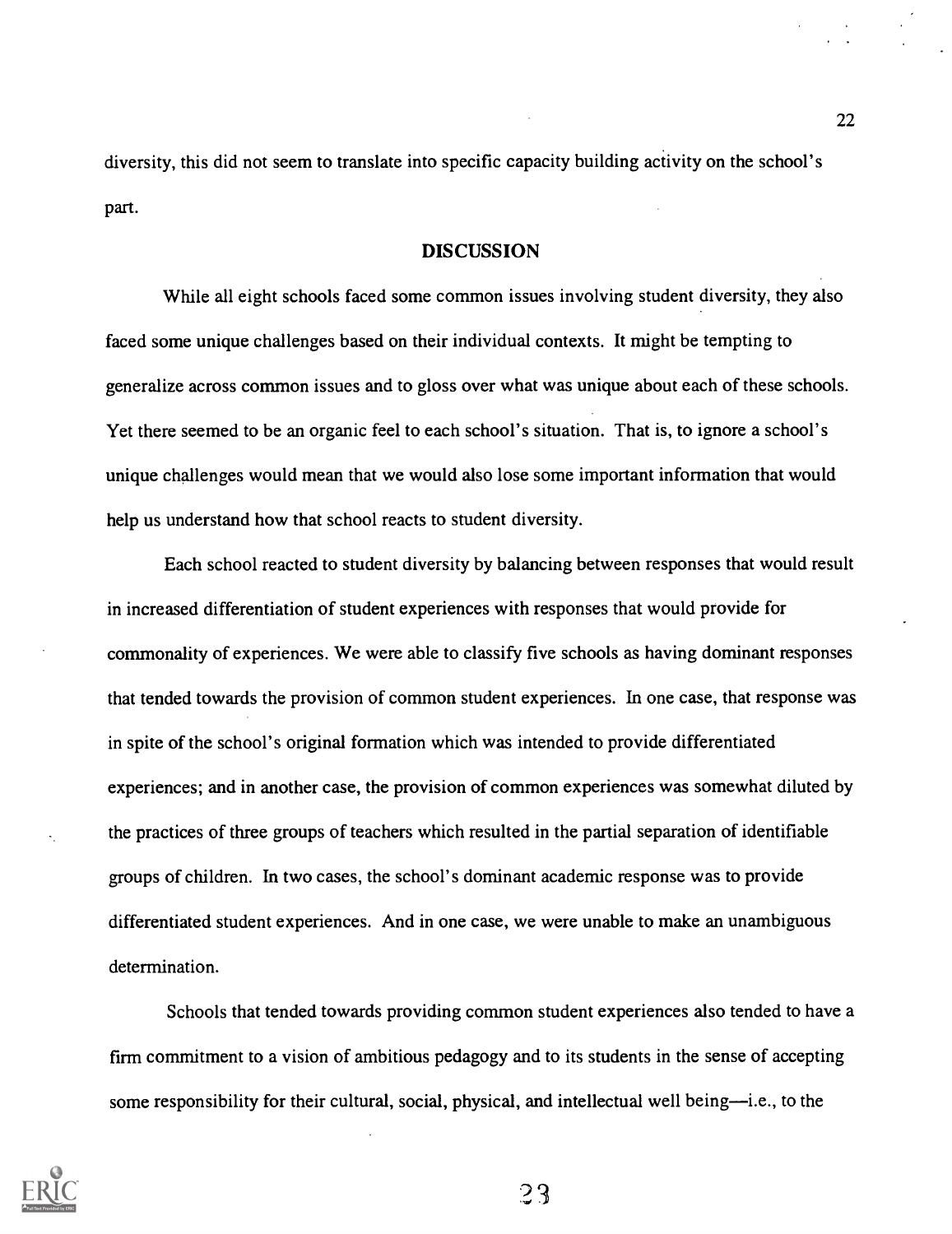"whole child." In addition, these schools had strong leadership and engaged in efforts to build their capacity to respond to their students diverse needs within a common framework. The one school that had made a commitment to full inclusion (i.e., common student experiences), but also experienced some significant differentiation of student experiences did not have a strong commitment to some overarching vision of pedagogy nor did it have strong leadership supporting any particular view of teaching.

The staff of one school whose dominant response was differentiation of students' academic experiences were so firmly committed to the socio-emotional and cultural well being of their students that academics were relegated to the background. This school lacked any overarching commitment to pedagogy; and its program development efforts were focussed on developing the individual interests and skills of its teachers so that they could better match the diversity of their student population. The other school whose dominant response was differentiation valued individual initiative, common-sense approaches to teaching, and had not developed a shared meaning about equity. Its principal valued multiple programs as a response to student diversity, in part due to the size of the school. There was no clear leadership and understanding across the school on what restructuring actually meant to the school.

The school which could not be classified as having a dominant response to student diversity had a strong commitment to ambitious pedagogy, but while individuals had some strong views about student diversity, it had not developed shared meanings about equity (or even, diversity) and some of its staff felt that not all students are capable of independent work.

Our results suggest that, even though elementary schools try to balance between differentiation and the provision of common experiences as a response to student diversity, the

2.4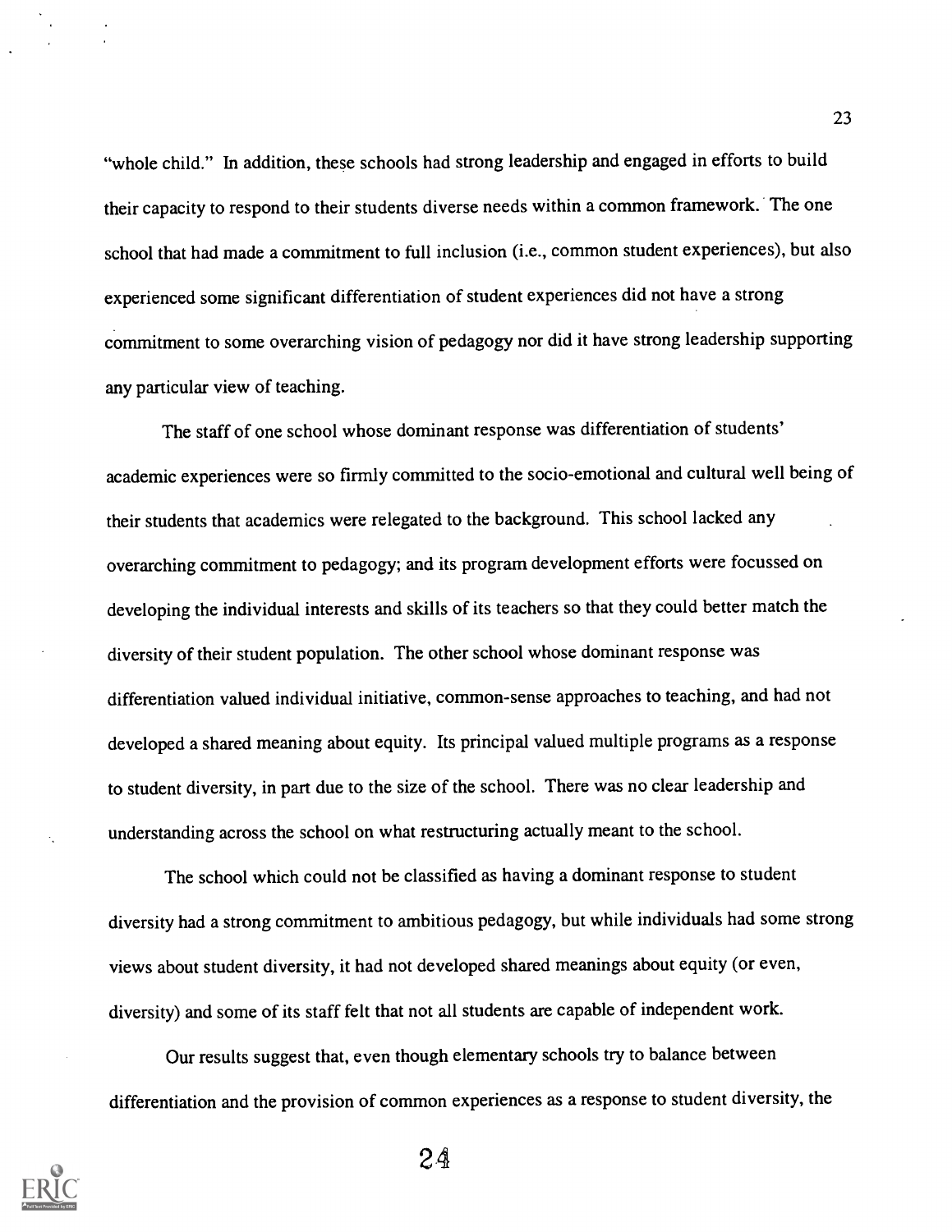balance does often tilt in one or another direction. Moreover, the balance will tilt to create a dominant response that supports providing common experiences to all students only when the school adopts pedagogical practices that, to some extent, depart from conventional practice, when school staff share values about pedagogy and about the student as a whole person, when the school's leadership supports those values, and when the school engages in capacity-building efforts to address student diversity among its regular education programs. Our results further suggest that schools which lack any of these conditions are likely to tilt in the direction of providing programs which differentiate student experiences.

These were restructured elementary schools. As a result, they had access to resources, high visibility, and reputations as innovators. The five magnet schools had specialized missions which provided access to even more resources and made it more likely that they would develop a coherent, overarching pedagogical vision. Insofar as conventional elementary schools vary in their commitments to pedagogy and to the whole child; insofar as their leadership is diffuse or focused elsewhere; and insofar as they fail to engage in capacity building around issues of diversity, we speculate that they would tend towards differentiated responses to student diversity.

As a practical thought experiment, it helps to hypothesize what might happen in the event that the larger district or some other external agency imposed a program on one of these schools where the intent of that program was to address issues of student diversity. Our results suggest that, after the shock of such an imposition wore off, these schools would respond differently. Ashley, Careen, Eldorado, and Humboldt would try to adapt that mandate so that their core programs remained undifferentiated. If the staff at those schools saw the externally imposed program as oppositional to their pedagogical vision or as predicated on ignoring the needs of the  $\degree$ 5

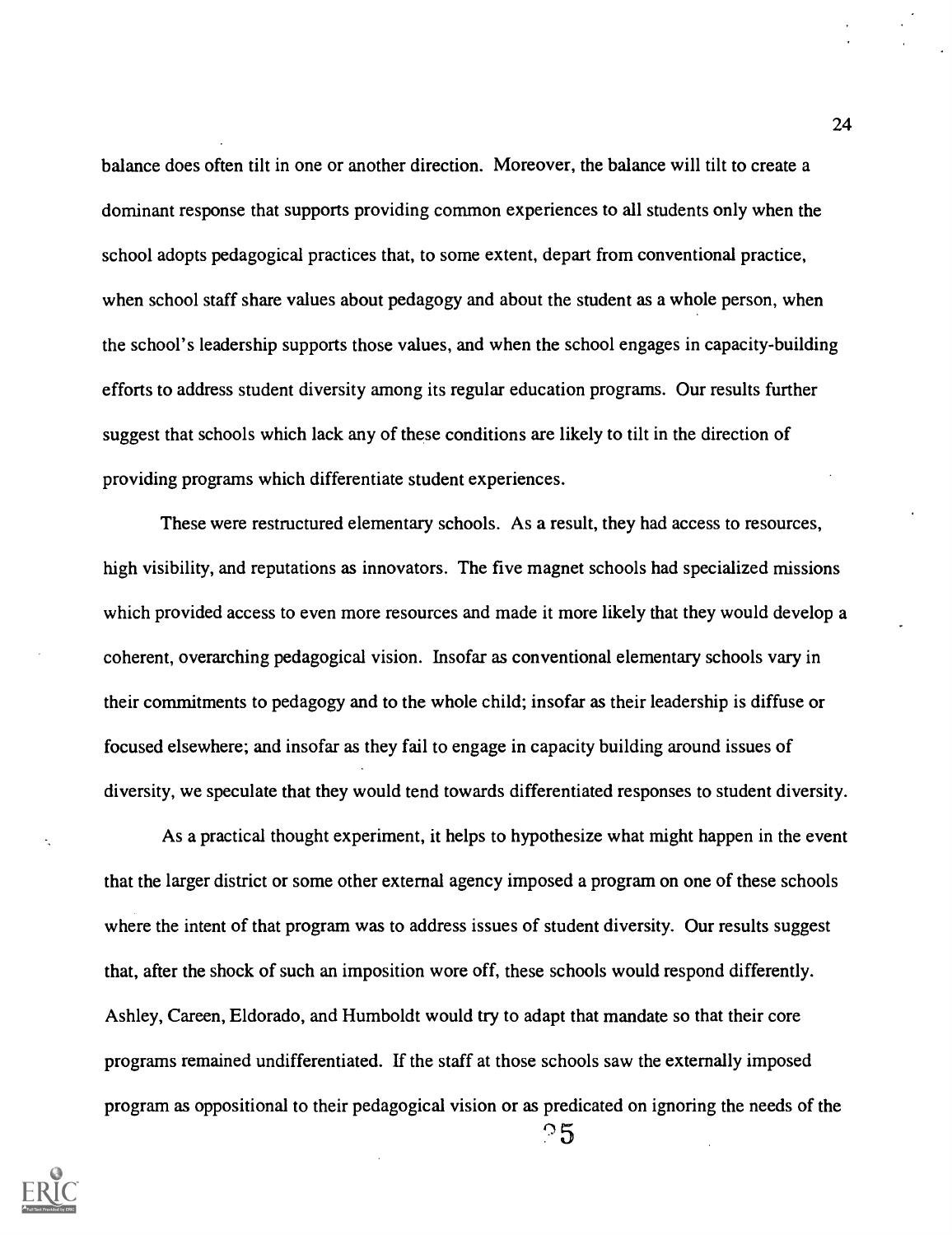whole child, we predict that those four schools would very likely oppose the program in question. In the case of Falls River, we doubt that any external program which called for the extreme differentiation of student experiences would have much of a chance of acceptance; the school's memories of life before inclusion are too vivid and too negative. If an external program with an academic focus might result in children experiencing some trauma, we predict that Sumpter's staff would adapt the program by neutralizing its focus or they resist its implementation as not right for their children.

Finally, our results suggest some ways by which schools might try to consciously move their response to student diversity in one direction or another. These would involve creating some sort of normative values about pedagogical practices and about diversity, the exertion of leadership by either the principal or a group of teachers, and the support of efforts to develop the school's internal ability to respond to diversity.

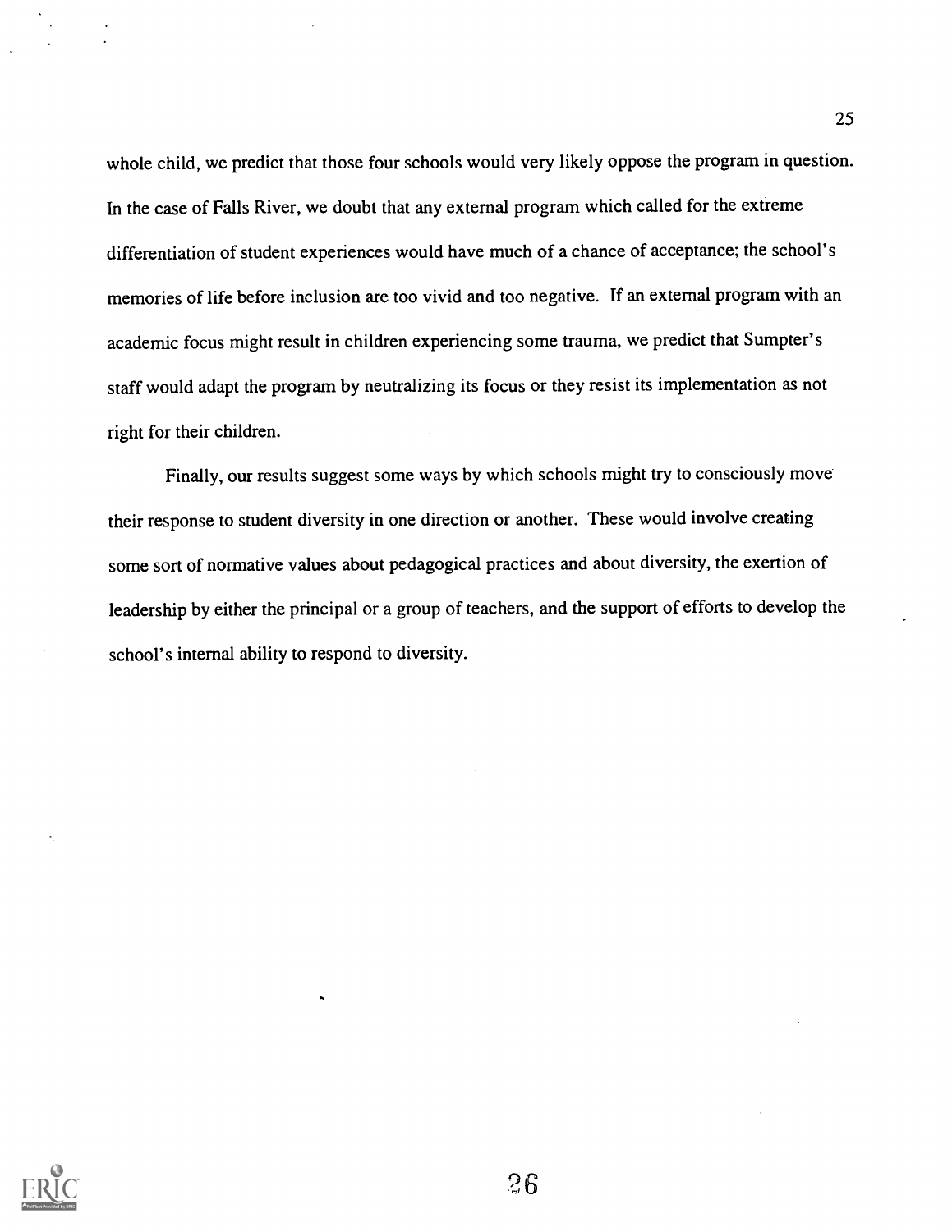#### ENDNOTES

1. The term "restructured" conveys the mistaken impression that the schools in question have finished working on and therefore have achieved something—that is, they have restructured. In fact, restructuring is a long term, ongoing process (Newmann & Wehlage, 1995). However, the term "restructuring" is awkward and not widely used. With the caveat that the schools in question are engaged in an ongoing process, we adopt the term "restructured" as a facon de parler.

2. As noted earlier, due to individual variation in student characteristics, we would expect teachers and other school personnel to adapt their actions to individual differences. This is not what we are referring to when we write about the differentiation and/or commonality of student experiences. One way of thinking about the distinction is that (a) student experiences are differentiated when those experiences are correlated to some kind of student demographic characteristic and (b) they are common when the correlation is zero or at chance. This distinction allows for individual variation.

 $\cdot$  3. Because our analysis locates commonality and differentiation within the school, it avoids the across-school issue of whether all schools should provide a common set of experiences in order to develop a common core of cultural literacy (Hirsch, 1987) among students.

4. In spite of these exceptions in Falls Rivers' inclusion program, we do not wish to minimize the extent of their efforts. Prior to implementing full inclusion, Falls River had a very small gifted and talented pull-out program and very large pull-out programs in bilingual education, Chapter 1 reading, and special education. One categorical teacher commented that children seemed to spend more time out of the classroom than in it and that, as a result, regular



າ 7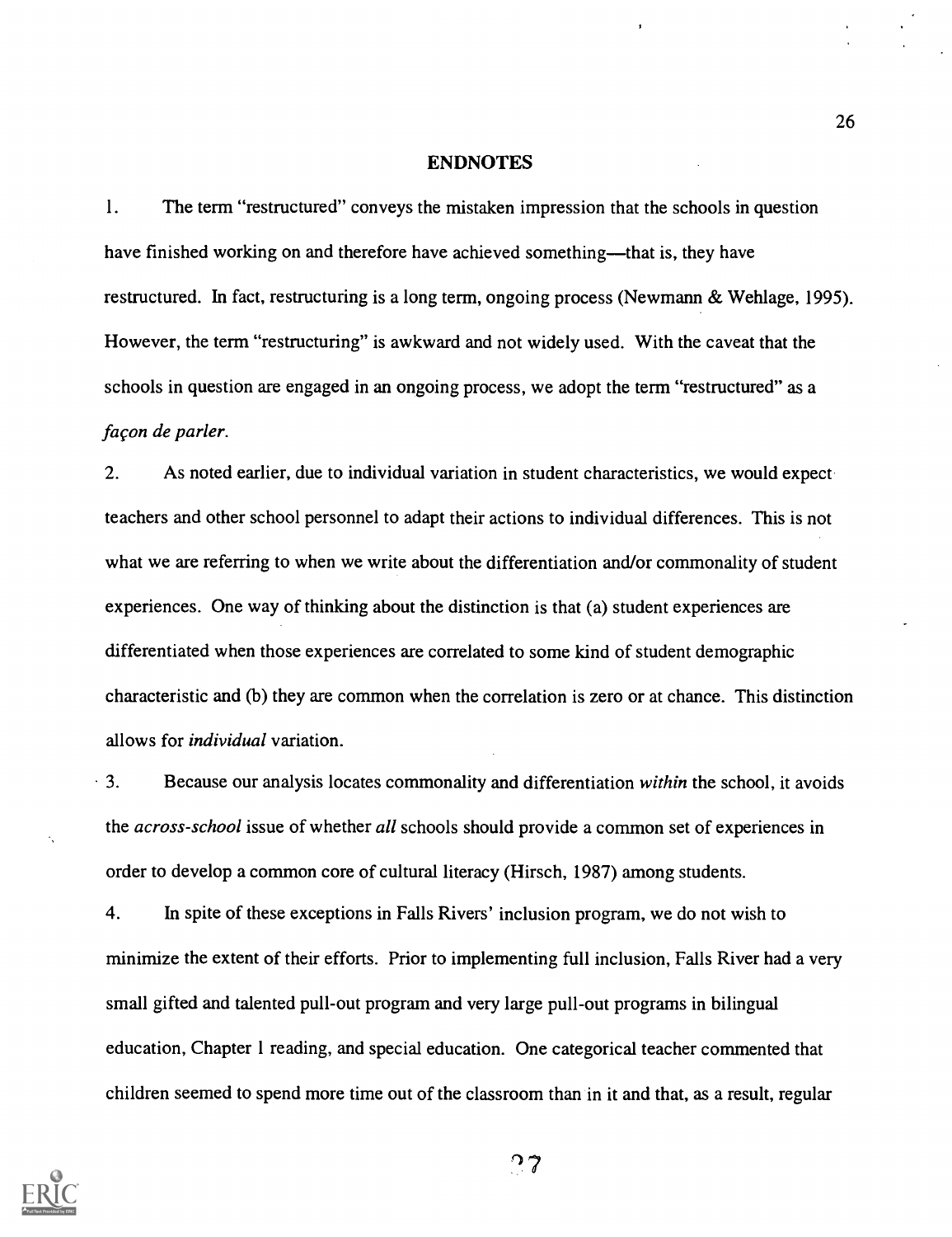classroom teachers would burn out and leave because they could not plan a coherent program for their children. Full inclusion resulted in the teaming of regular education and categoricallyfunded, certified specialist teachers who worked in pairs or in larger-sized groups. The extent to which children received all categorical and special service in their regular classrooms deeply impressed the site-visit team.

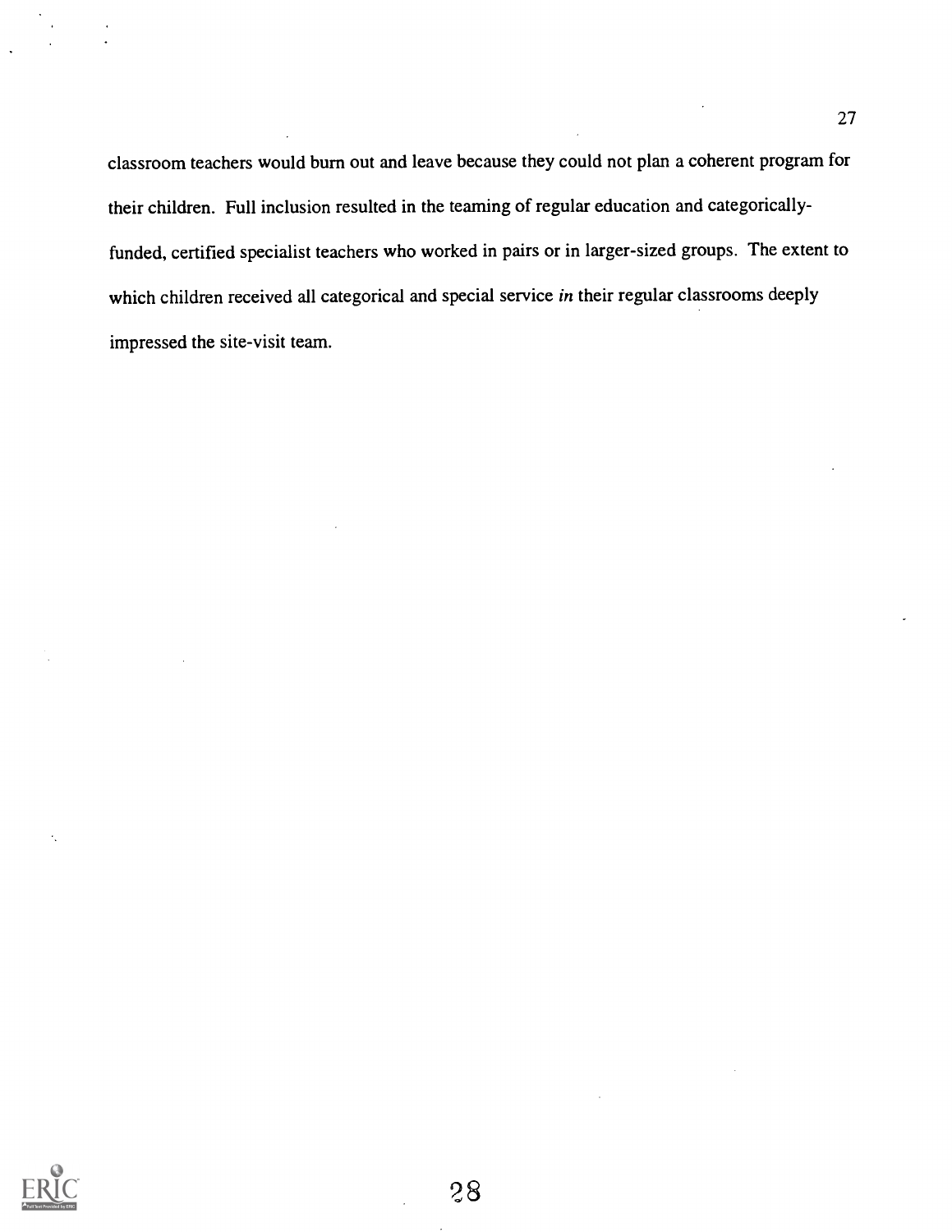#### References

- American Association for the Advancement of Science (1989). Science for all Americans. Washington, DC: Author.
- Andersson, T. & Boyer, M. (1978). Bilingual schooling in the United States (2nd. ed.). Austin, TX: National Educational Laboratory.
- Atwater, M. M., Radzik-Marsh, K., & Strutchens, M. (1994). Multicultural education: Inclusion of all. Athens: The University of Georgia Press.
- Banks, J. A., & Banks, C. M. (Eds.) (1995). Handbook of research on multicultural education. New York: Macmillan.
- Berends, M., & King, M. B. (1992). A description of restructuring in nationally nominated schools: Legacy of an iron cage? *Educational Policy*, 8(1), 28-50.
- Berman, P., McLaughlin, B., McLeod, B., Minicucci, C., Nelson, B., & Woodworth, K. (1995). School reform and student diversity (Volume I: Findings and conclusions. U.S. Department of Education contract no. RR91172003). Washington, DC: Office of Research, U. S. Department of Education.
- Center for Civic Education (1994). National standards for civics and government. Calabasas, CA: Author.
- Chubb, J. E. & Moe, T. M. (1990). Politics, markets, and America's schools. Washington, DC: Brooking Institute.
- Cohen, E. (1994). Designing groupwork: Strategies for the heterogeneous classroom (2nd ed.). New York: Teachers College.

Comer, J. (1988). Educating poor minority children. Scientific American, 259(5), 42-48.

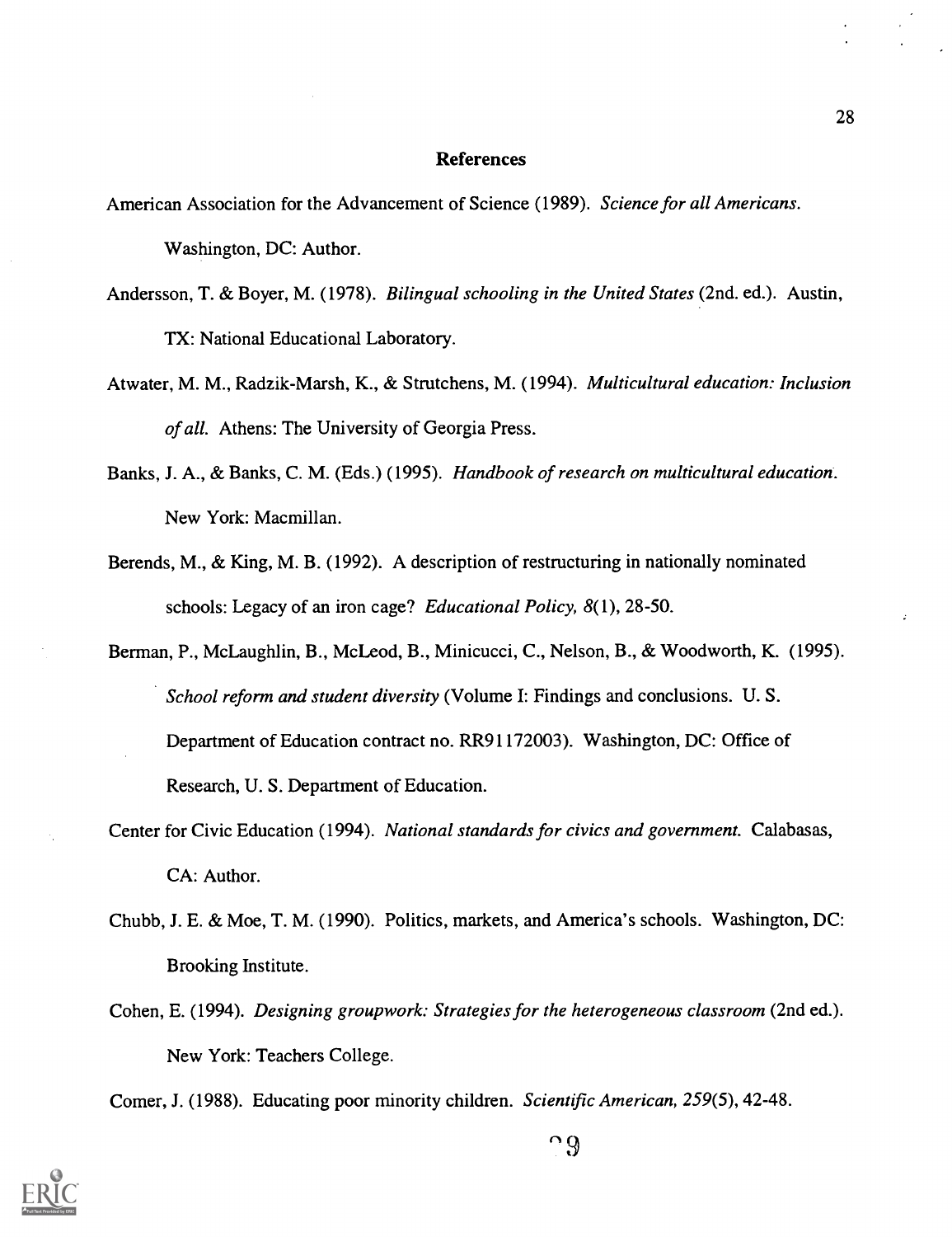- Cordasco, F. (Ed.) (1976). Bilingual schooling in the United States: A sourcebook for educational personnel. New York: McGraw-Hill.
- Crawford, J. (Ed.) (1992). Language loyalties: A sourcebook on the official English controversy. Chicago, IL: University of Chicago Press.
- Darling- Hammong, L. (1995). Inequality and access to knowledge. In J. A. Banks & C. M. Banks (Eds.), Handbook of research on multicultural education (pp. 465-483). New York: Macmillan.
- Elmore, R. F., & Associates (1990). Restructuring schools: The next generation of educational reform. San Francisco: Jossey Bass.
- Flaxman, E., & Passow, A. H. (Eds.) (1995). Changing populations changing schools (Ninetyfourth Yearbook of the National Society for the Study of Education, Part II). Chicago, IL: University of Chicago Press.
- Grubb, N. W. (1995). The old problem of "new students": Purpose, content, and pedagogy. In E. Flaxman & A. H. Passow (Eds.), Changing populations changing schools (Ninetyfourth Yearbook of the National Society for the Study of Education, Part II, pp. 4-30). Chicago, IL: University of Chicago Press.
- Hansot, E. (1993). Historical and contemporary views of gender and education. In S. K. Bilken & D. Pollard (Eds.), Gender and education (Ninety-second Yearbook of the National Soceity for the Study of Education, Part I, pp. 12-24). Chicago, IL: University of Chicago Press.
- Hirsch, E. D., Jr. (1987). Cultural literacy: What every American needs to know. Boston: Houghton Mifflin.

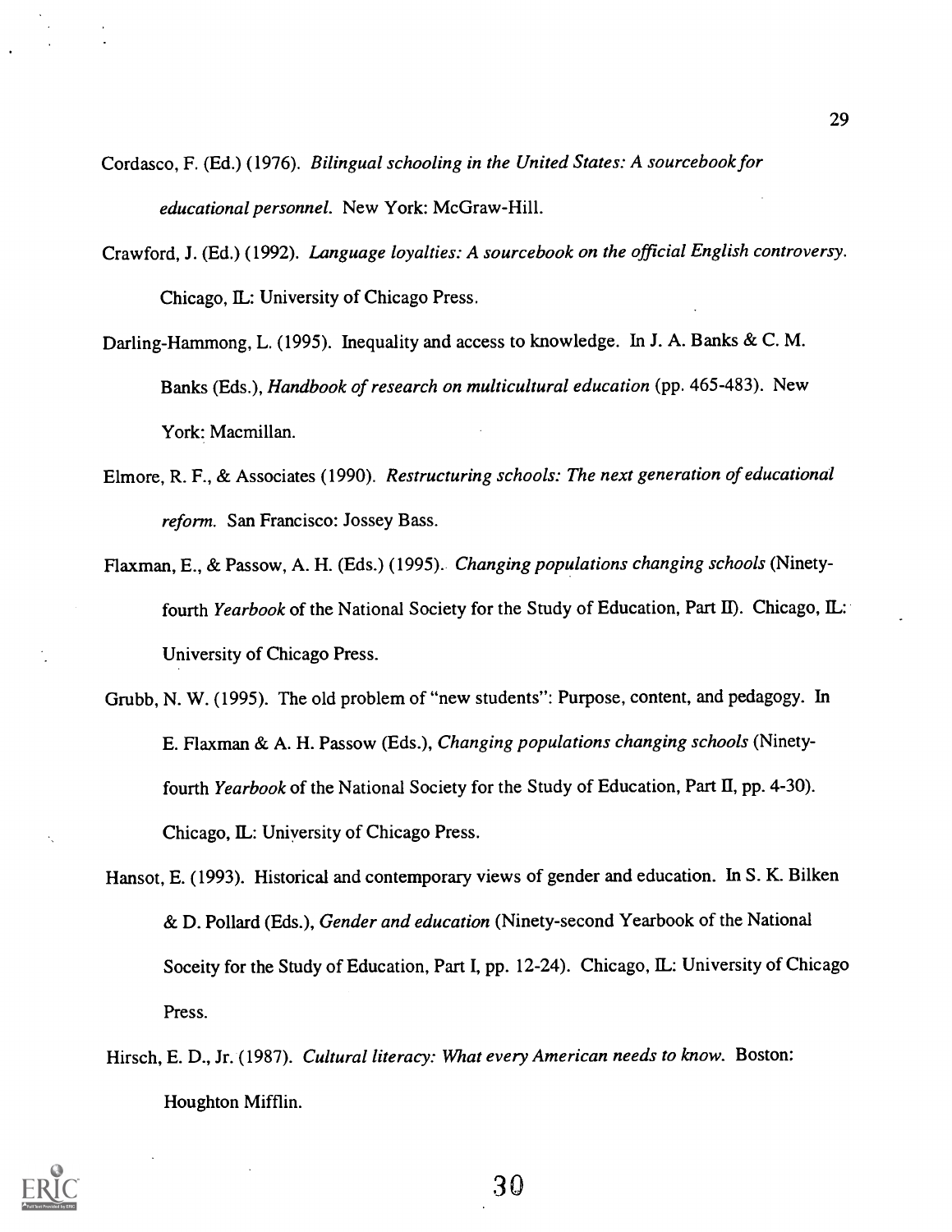- Knapp, M. S. & Associates (1995). Teaching for meaning in high poverty classroms. New York: Teachers College Press.
- Knapp, M. S. & Wolverton, S. (1995). Social class and schooling. In J. A. Banks & C. M. Banks (Eds.), *Handbook of research on multicultural education* (pp. 548-569). New York: Macmillan.
- Leder, G. C. (1992). Mathematics and gender: Changing perspectives. In D. A. Grouws (Ed.), Handbook of research on mathematics teaching and learning (pp. 597-622). New York: Macmillan.
- Lomawaima, K. T. (1995). Educating Native Americans. In J. A. Banks & C. M. Banks (Eds.), Handbook of research on multicultural education (pp. 331-347). New York: Macmillan.
- Natriello, G. (1994). Coming together and breaking apart: Unifying and differentiating processes in schools and classrooms. Research in Sociology of Education and Socialization, 10, 111-145.
- Newmann, F. M. & Associates (in press). Restructuring for authentic student achievement: The impact of culture and structure in twenty-four schools. San Francisco: Jossey Bass.
- Newmann, F. M. & Wehlage, G. G. (1995). Successful school restructuring: A report to the public and educators by the Center on Organization and Resturcturing of Schools. Madison, WI: Wisconsin Center for Education Research, University of Wisconsin-Madison.
	- Nieto, S. (1992). Affirming diversity. New York: Longman.
	- Oakes, J., Gamoran, A., & Page, R. (1992). Curriculum differentation: Opportunities, outcomes, and meanings. In P. W. Jackson (Ed.), Handbook of research on curriculum (pp. 570-

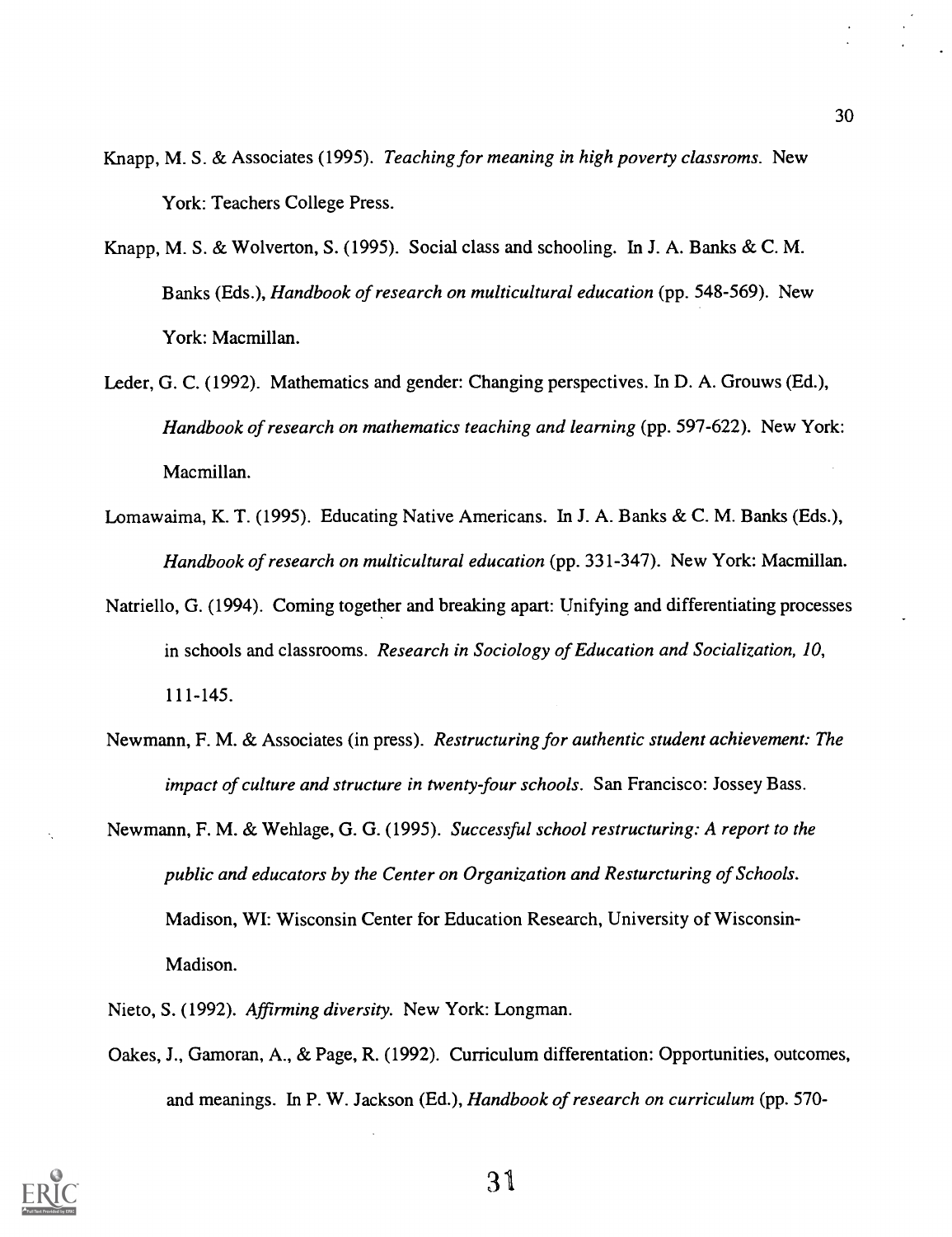608). New York: Macmillan.

- Olnek, M. R. (1995). Immigrants and education. In J. A. Banks & C. M. Banks (Eds.), Handbook of research on multicultural education (pp. 310-327). New York: Macmillan.
- Pallas, A. M., Natriello, G., & McDill, E. L. (1995). Changing students/Changing needs. In E. Flaxman & A. H. Passow (Eds.), Changing populations changing schools (Ninety-fourth Yearbook of the National Society for the Study of Education, Part II, pp. 30-58). Chicago, IL: University of Chicago Press.
- Phalen, P. & Davidson, A. L. (Eds.) (1993). Renegotiating cultural diversity in American schools. New York: Teachers College Press.
- Ramirez, J. D., Yuen, S. D., Ramey, D. R., & Pasta, D. J. (1991). Longitudinal study of sheltered English immersion, early-exit, and late-exit transitional bilingual education programs for language minority children. Washington, DC: U.S. Department of Education.
- Secada, W. G. (1994). Towards a consciusly multicultural mathematics curriculum. In R. L.Rivera-Batiz (Ed.), Reinventing urban education: Multiculturalism and the context of schooling (pp. 235-255). New York: IUME Press, Teachers College, Columbia University.
- Waters, M. (1995) The social construction of race and ethnicity. Presentation at the annual meeting of the American Educational Research Association, San Francisco.

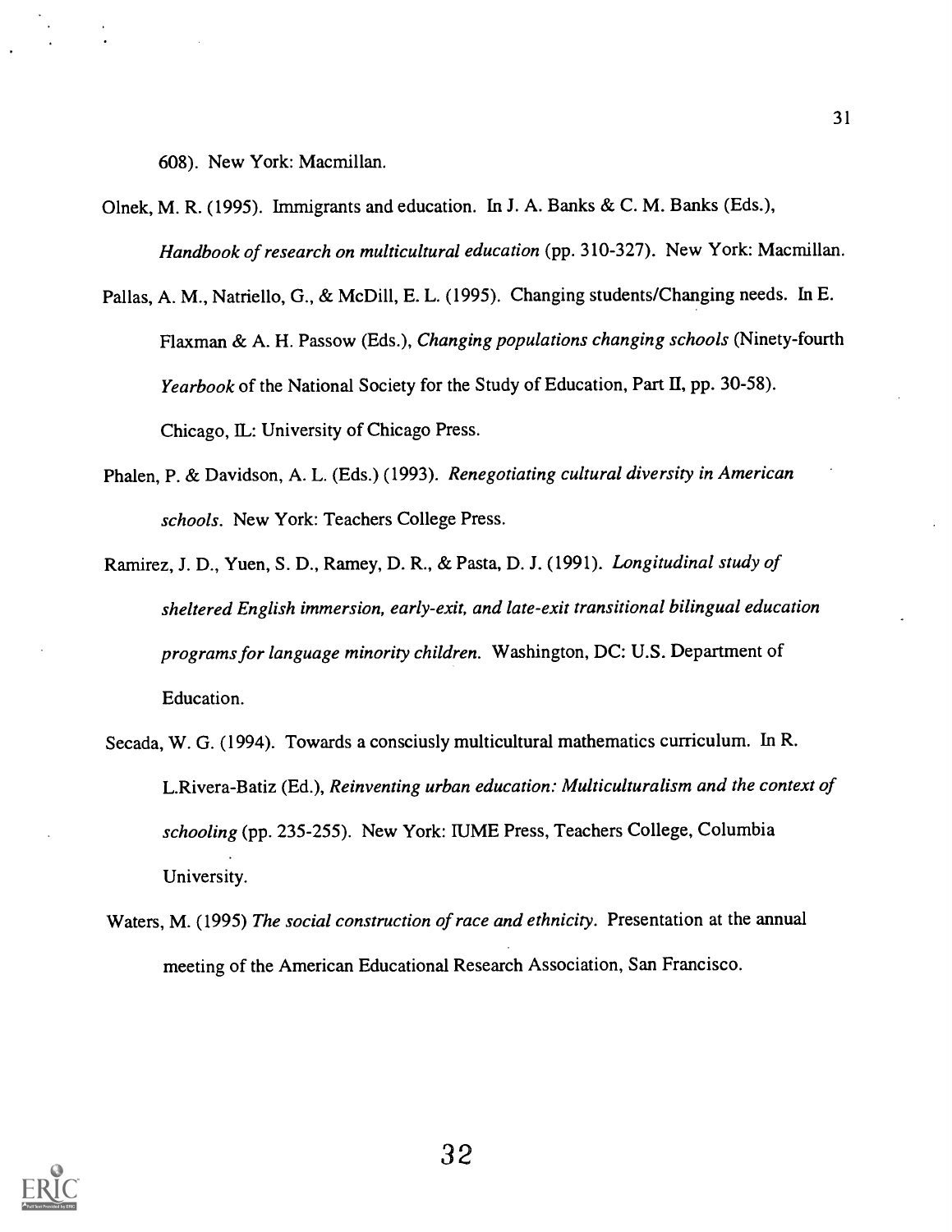| <b>A</b> Full To<br>by ERIC<br>xt Pi<br>did |
|---------------------------------------------|
|                                             |

| .<br>.                        |
|-------------------------------|
|                               |
|                               |
|                               |
|                               |
|                               |
|                               |
|                               |
| - 1)<br>2)<br>2)              |
|                               |
|                               |
|                               |
|                               |
|                               |
|                               |
|                               |
|                               |
|                               |
|                               |
|                               |
|                               |
| ļ                             |
|                               |
|                               |
|                               |
|                               |
| ととくく                          |
|                               |
|                               |
|                               |
|                               |
| :<br>)<br>)                   |
|                               |
| ;<br>;                        |
|                               |
| $\frac{1}{2}$                 |
|                               |
|                               |
| :<br>;<br>;                   |
|                               |
|                               |
| The company of the company of |
| wunder                        |
|                               |
|                               |
|                               |
|                               |
| ĺ                             |
| Í                             |
|                               |
| ۔<br>ت                        |
|                               |

k,

| School                      | Location       | Grades | Teachers<br>$#$ of | Students*<br># of | Lunch<br>% Free/r |                 |                           |                 | Race/Ethnicity %  |                           |         |  |
|-----------------------------|----------------|--------|--------------------|-------------------|-------------------|-----------------|---------------------------|-----------------|-------------------|---------------------------|---------|--|
|                             |                |        |                    |                   |                   | Caucasian       | American<br>African       | Hispanic        | American<br>Asian | American<br><b>Indian</b> | Other   |  |
| Elementary<br>Ashley        | urban          | $K-5$  | 39                 | 650               | 36                | 66              | 34                        | $\circ$         | $\circ$           | $\circ$                   | $\circ$ |  |
| Elementary<br>Careen        | urban          | $K-5$  | $\overline{18}$    | 300               | 37                | $\overline{4}$  | 29                        | 22              | S                 | $\circ$                   | $\circ$ |  |
| Falls River<br>Elementary   | urban          | $K-5$  | $\overline{31}$    | 450               | 23                | $\bullet$       | $\bullet$                 | 79              | $\circ$           | 5                         |         |  |
| Elementary<br>El Dorado     | urban          | $K-5$  | 22                 | 350               | 70                | $\overline{15}$ | 22                        | 63              | $\circ$           | $\circ$                   | $\circ$ |  |
| Elementary<br>Humboldt      | urban          | $K-5$  | $\frac{4}{3}$      | 1,000             | <b>S7</b>         | $\overline{12}$ | $\boldsymbol{\mathsf{v}}$ | 78              | $\mathbf{v}$      | $\circ$                   | $\circ$ |  |
| Elementary<br>Lamar         | urban          | $K-6$  | $\overline{5}$     | 400               | 26                | $\overline{40}$ | 25                        | $\overline{18}$ | $\overline{1}$    | $\mathbf{z}$              | −       |  |
| Sumpter<br>Elementary       | urban<br>small | $K-6$  | 36                 | 600               | $\mathbf{69}$     | 35              | $\circ$                   | 65              | $\circ$           | $\circ$                   | $\circ$ |  |
| Elementary<br>Winema        | urban          | $K-5$  | 57                 | 1,250             | $\equiv$          | 84              | $\bullet$                 | $\overline{r}$  | $\mathfrak{S}$    | $\circ$                   | $\circ$ |  |
| * rounded to the nearest 50 |                |        |                    |                   |                   |                 |                           |                 |                   |                           |         |  |
|                             | 33             |        |                    |                   |                   |                 |                           |                 | 3g                |                           |         |  |
|                             |                |        |                    |                   |                   |                 |                           |                 |                   |                           |         |  |

32

 $\frac{1}{2}$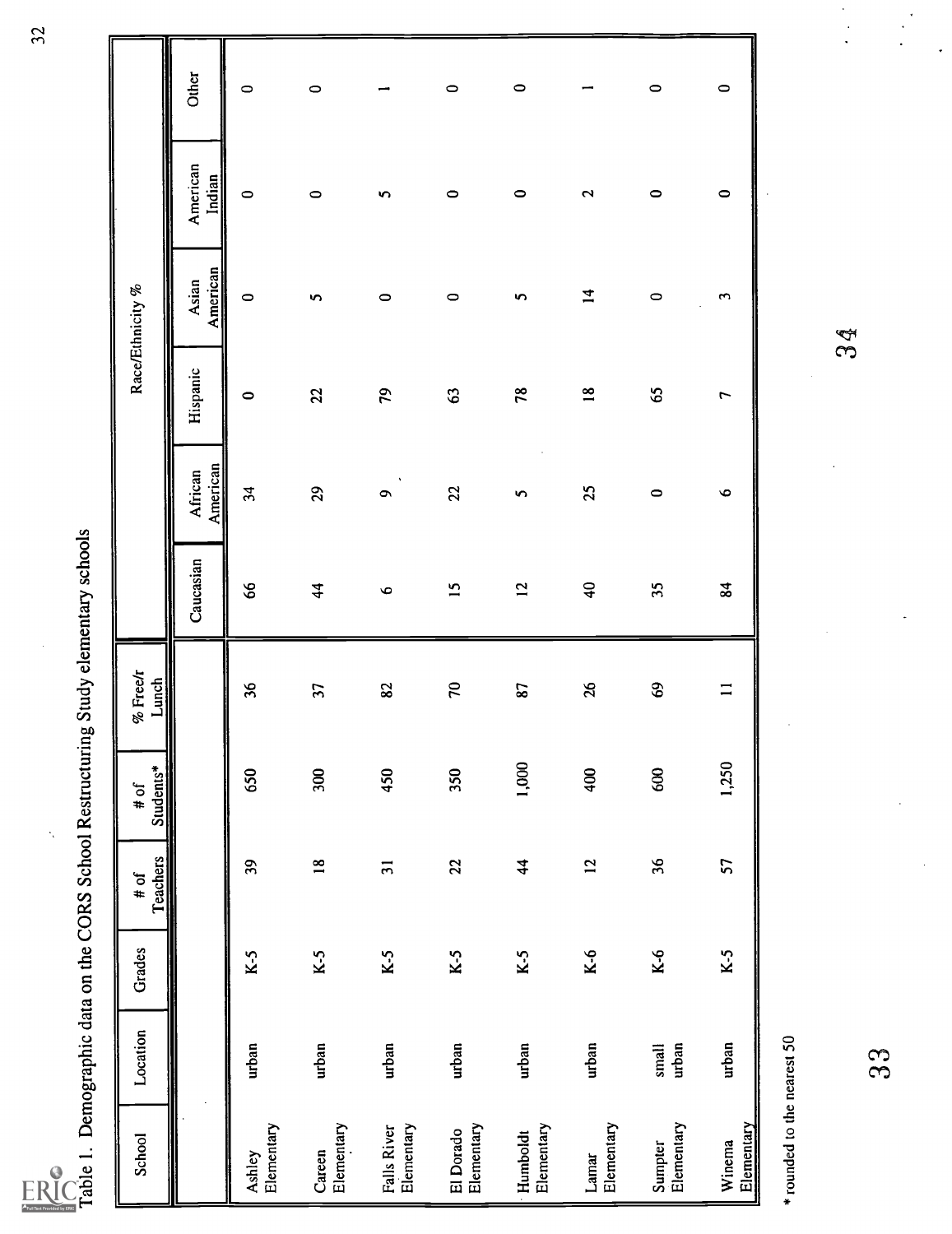|                            | Ū |
|----------------------------|---|
|                            |   |
| Full Text Provided by ERIC |   |

| RU                  | able 2. Schools' academic responses to student diversity                                                                                                                                                                                                                                                                                                                                                                                                                                                                                                                                                                                     |                                                                                                                                                                                                                                                                                                                      |
|---------------------|----------------------------------------------------------------------------------------------------------------------------------------------------------------------------------------------------------------------------------------------------------------------------------------------------------------------------------------------------------------------------------------------------------------------------------------------------------------------------------------------------------------------------------------------------------------------------------------------------------------------------------------------|----------------------------------------------------------------------------------------------------------------------------------------------------------------------------------------------------------------------------------------------------------------------------------------------------------------------|
| <b>School Name</b>  | Responses that Would Differentiate Student Experiences                                                                                                                                                                                                                                                                                                                                                                                                                                                                                                                                                                                       | Responses that Would Create Common Student Experiences<br>$\hat{\cdot}$                                                                                                                                                                                                                                              |
| Ashley <sup>a</sup> | reading programs for others; 1 third-grade teacher followed her at-<br>risk students to fourth grade; 2 self-contained, cross-grade classes<br>contained classrooms where the student-teacher ratio was lower<br>Recovery for first graders who fell behind in reading, remedial<br>Operated a state-mandated gifted and talented track of self-<br>than for regular classes; IEPs for gifted students; Reading<br>for at-risk students                                                                                                                                                                                                      | Non-academic activities combined all students; equally high-<br>quality instruction was provided to students across programs                                                                                                                                                                                         |
| Careen <sup>®</sup> | voluntary inter-session workshops for at-risk and for gifted<br>Student portfolios judged by standards of student growth;<br>students                                                                                                                                                                                                                                                                                                                                                                                                                                                                                                        | Thematic, project-driven curriculum for all students; special needs<br>and other students within the regular classroom setting; minimum<br>teachers adapted instructional strategies for ESL, special-needs,<br>students received support in the classroom; regular classroom<br>requirements for passing state test |
| Falls River         | heavy emphasis on experiential learning with long field trips in one<br>programs for different types of categorical students; as a result of<br>classroom; self-contained, special-education primary-grade class;<br>the teachers' lobbying within the African-American community,<br>aggressively seeking out special needs students, one 4/5th grade<br>such students in its<br>Special after-school and inter-session academic and cultural<br>one 4/5th grade team enrolled a disproportionate number of<br>African American students in its classroom; as a result of<br>team enrolled a disproportionate number of<br>4/5th grade team | All students--Chapter 1, bilingual, special needs--were included in<br>regular classroom settings                                                                                                                                                                                                                    |
| Eldoradoª           | Some pull-out ESL and Chapter 1 math programs; primary children<br>implementation of thematic instruction varied among teachers<br>were first taught to read in their native/stronger languages;<br>ξ<br>ε                                                                                                                                                                                                                                                                                                                                                                                                                                   | curriculum; whole language; most Chapter 1 services provided in<br>All students enrolled in alternate-day, English-Spanish bilingual<br>program; anti-racist, anti-sexist, anti-class curriculum organized<br>around four school-wide themes (1 per quarter); thematic<br>the classroom                              |
|                     |                                                                                                                                                                                                                                                                                                                                                                                                                                                                                                                                                                                                                                              | ထိ                                                                                                                                                                                                                                                                                                                   |
|                     |                                                                                                                                                                                                                                                                                                                                                                                                                                                                                                                                                                                                                                              |                                                                                                                                                                                                                                                                                                                      |

 $\frac{1}{2}$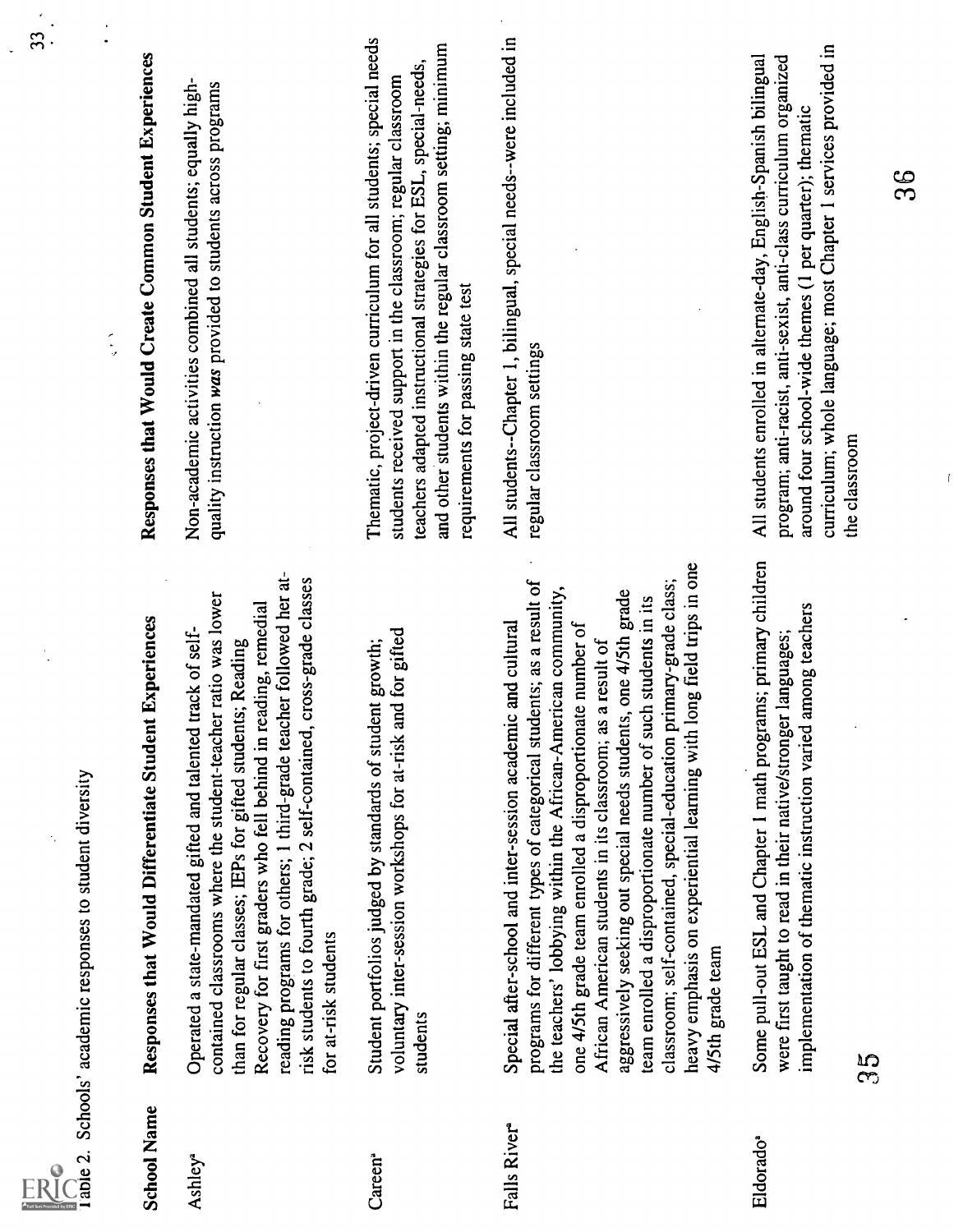|                             |                                                                                                                                                                                                                                                                                                                                                                                                                                                                                                                | $\mathbf{z}$<br>Thematic, interdisciplinary, inquiry-based curricula; heterogenous                                                                                                                                                                                                                                |
|-----------------------------|----------------------------------------------------------------------------------------------------------------------------------------------------------------------------------------------------------------------------------------------------------------------------------------------------------------------------------------------------------------------------------------------------------------------------------------------------------------------------------------------------------------|-------------------------------------------------------------------------------------------------------------------------------------------------------------------------------------------------------------------------------------------------------------------------------------------------------------------|
| amar <sup>c</sup>           | Mixed-age mixed-grade student clusters where teachers developed<br>counseling of parents to remove students who were not "ready to<br>their own curricula; large pull-out gifted and smaller special<br>education (LD) programs; individualization of instruction;<br>learn independently"                                                                                                                                                                                                                     | assignment of students to clusters and within classes                                                                                                                                                                                                                                                             |
| Humboldt <sup>ª</sup>       | Some individual teachers followed same group of students for 2 or<br>teachers created different kinds of teams, for instance, a 1-5 team<br>where fifth graders helped first graders learn to read; curriculum<br>bilingual program;<br>and teaching focused on students' learning styles.<br>3 years; K-3, self-contained developmental                                                                                                                                                                       | Heterogenous grouping of all students within the school; pull-out<br>within the classroom and sometimes taught lessons to the whole<br>class; adoption of a mathematics curriculum series that departed<br>services were rare; ESL teachers provided individual support<br>from conventional treatment of content |
| <b>Sumpter</b> <sup>b</sup> | range of teacher generated projects (life histories & family tree; art)<br>Self-contained bilingual education classroom at every grade; broad                                                                                                                                                                                                                                                                                                                                                                  | Inclusion where special education teachers teamed with regular<br>classroom teachers                                                                                                                                                                                                                              |
| Winema                      | student placement with<br>specific teachers who "seems to work well with that kind of child";<br>graders; pull-out special education and gifted & talented programs;<br>and adult-volunteers to listen and/or work with specific or groups<br>many different programs for students such as tutorial, peer tutor,<br>contained alternative education classes for at-risk 4th and 5th<br>Individualized, self paced program within the school; self-<br>homogenous reading groups within classes;<br>of students | Thinking skills curriculum; same curriculum used in alternative<br>education classes as in rest of school; cooperative learning                                                                                                                                                                                   |
|                             | <sup>th</sup> Dominant response to student diversity was to provide differentiated student experiences.<br><sup>a</sup> Dominant response to student diversity was to provide common student experiences.<br>Could not determine dominant response to student diversity.                                                                                                                                                                                                                                       |                                                                                                                                                                                                                                                                                                                   |
|                             | 52                                                                                                                                                                                                                                                                                                                                                                                                                                                                                                             | 8<br>3                                                                                                                                                                                                                                                                                                            |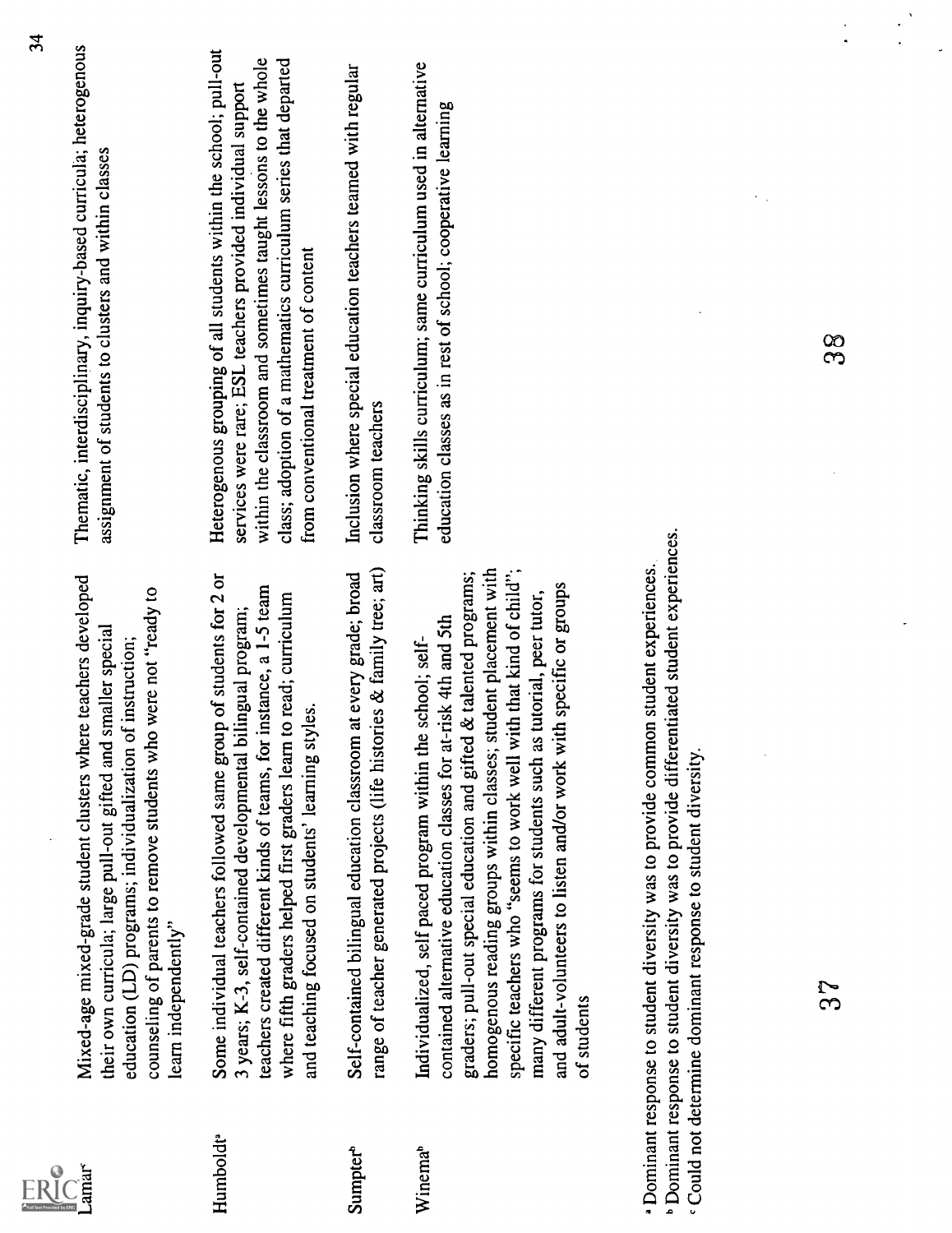3.5

- 
- 
- 
- 
- 

This 3, Schools' mumitive helds and oppositionsal feature the input of demand magnetic substantiveless, and oppositionsal feature the integration feature into the standard continue of the standard continue of the standard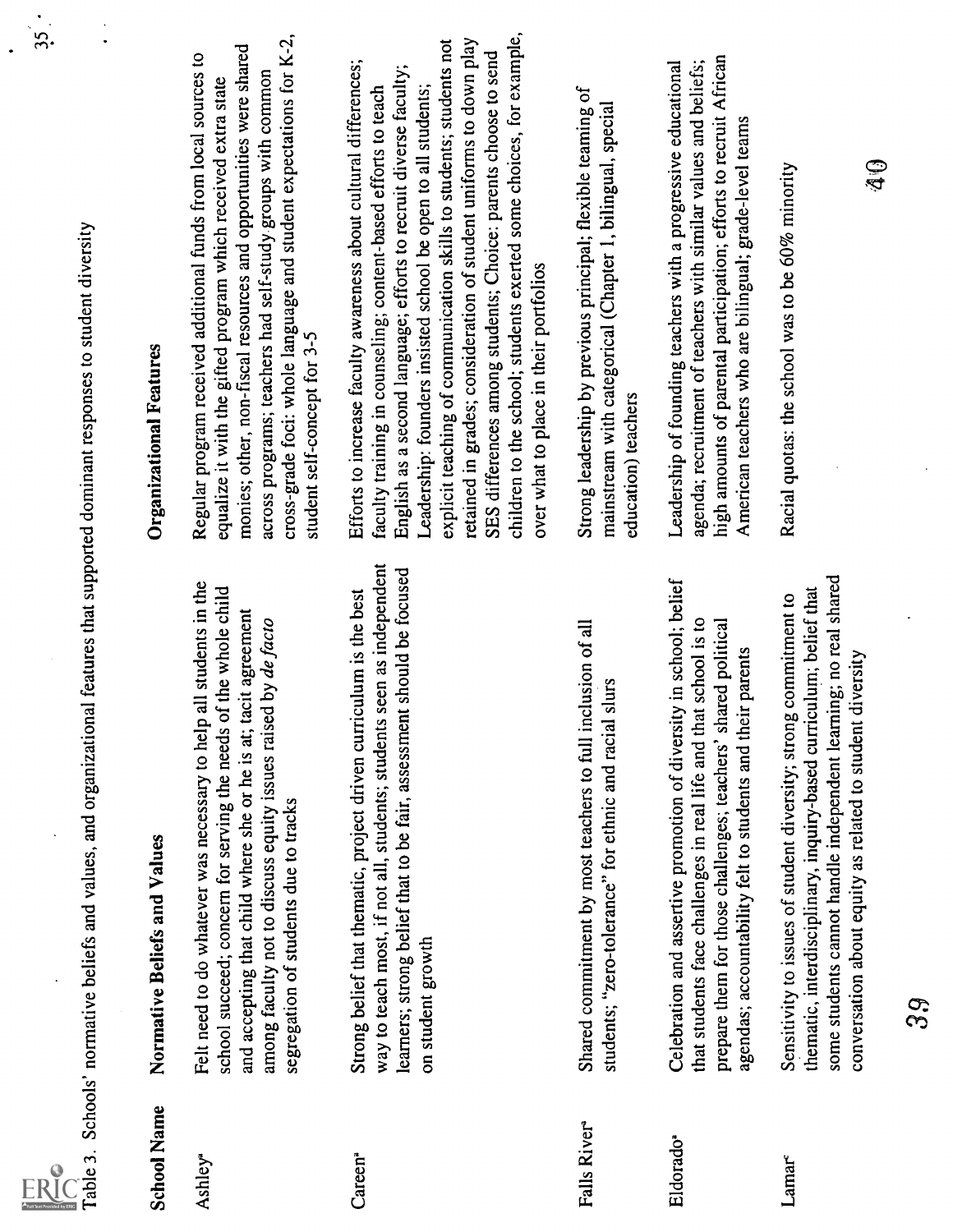| Full Text Provided by ERIC |
|----------------------------|

Indexidar denotes the state of the state of the state of the state of the state of the state of the state of the state of the state of the state of the state of the state of the state of the state of the state of the stat

36<br>Principal's leadership; priority in teaching assignments was given